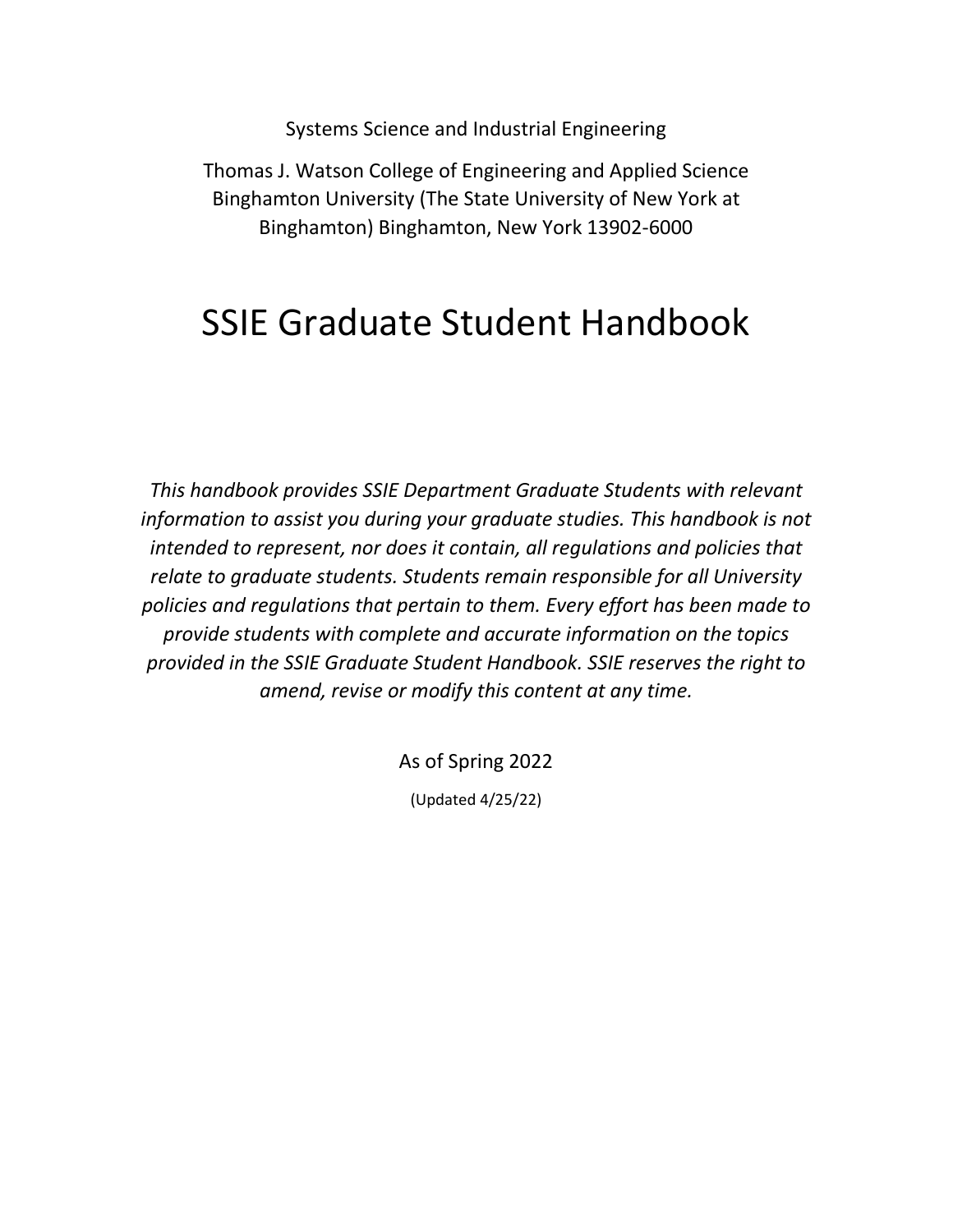# Table of Contents

| Ι.   | Welcome                                              | 3  |
|------|------------------------------------------------------|----|
| Ш.   | <b>Graduate Student Responsibilities</b>             | 4  |
| Α.   | <b>General Information</b>                           | 4  |
| В.   | <b>Meeting Deadlines</b>                             | 4  |
| C.   | Speaking and Writing English                         | 4  |
| III. | <b>SSIE Organization</b>                             | 5  |
| А.   | Industrial and Systems Engineering                   | 5  |
| В.   | <b>Systems Science</b>                               | 5  |
| C.   | <b>Healthcare Systems Engineering</b>                | 5  |
| D.   | <b>Other Programs</b>                                | 5  |
| Ε.   | <b>Office Locations</b>                              | 5  |
| IV.  | <b>Getting Familiar</b>                              | 5  |
| А.   | Ambassador Program                                   | 6  |
| В.   | Orientation                                          | 6  |
|      | For all Departmental Students<br>1.                  | 6  |
|      | 2.<br>For International Students                     | 6  |
| C.   | Meet the Faculty                                     | 7  |
| V.   | Course Information                                   | 7  |
| А.   | <b>Course Offerings</b>                              | 7  |
| В.   | <b>Course Numbering</b>                              | 8  |
| C.   | Non-SSIE Electives for MS Degrees                    | 8  |
| D.   | Graduate Distance Learning Program                   | 8  |
| Ε.   | <b>Transfer Courses</b>                              | 8  |
| F.   | <b>General Course Registration Information</b>       | 8  |
| G.   | <b>Continuous Registration</b>                       | 8  |
| Η.   | Confirmation                                         | 9  |
| I.   | <b>Applicable Deadlines</b>                          | 9  |
| J.   | <b>Graduation Requirements for Degree Completion</b> | 9  |
| VI.  | <b>Requirements for Master Degree</b>                | 10 |
| А.   | University Bulletin and Proposed Course of Study     | 10 |
| В.   | Full Time Status and Continuous Registration         | 11 |
| C.   | Full Time Status and Immigration Rules               | 11 |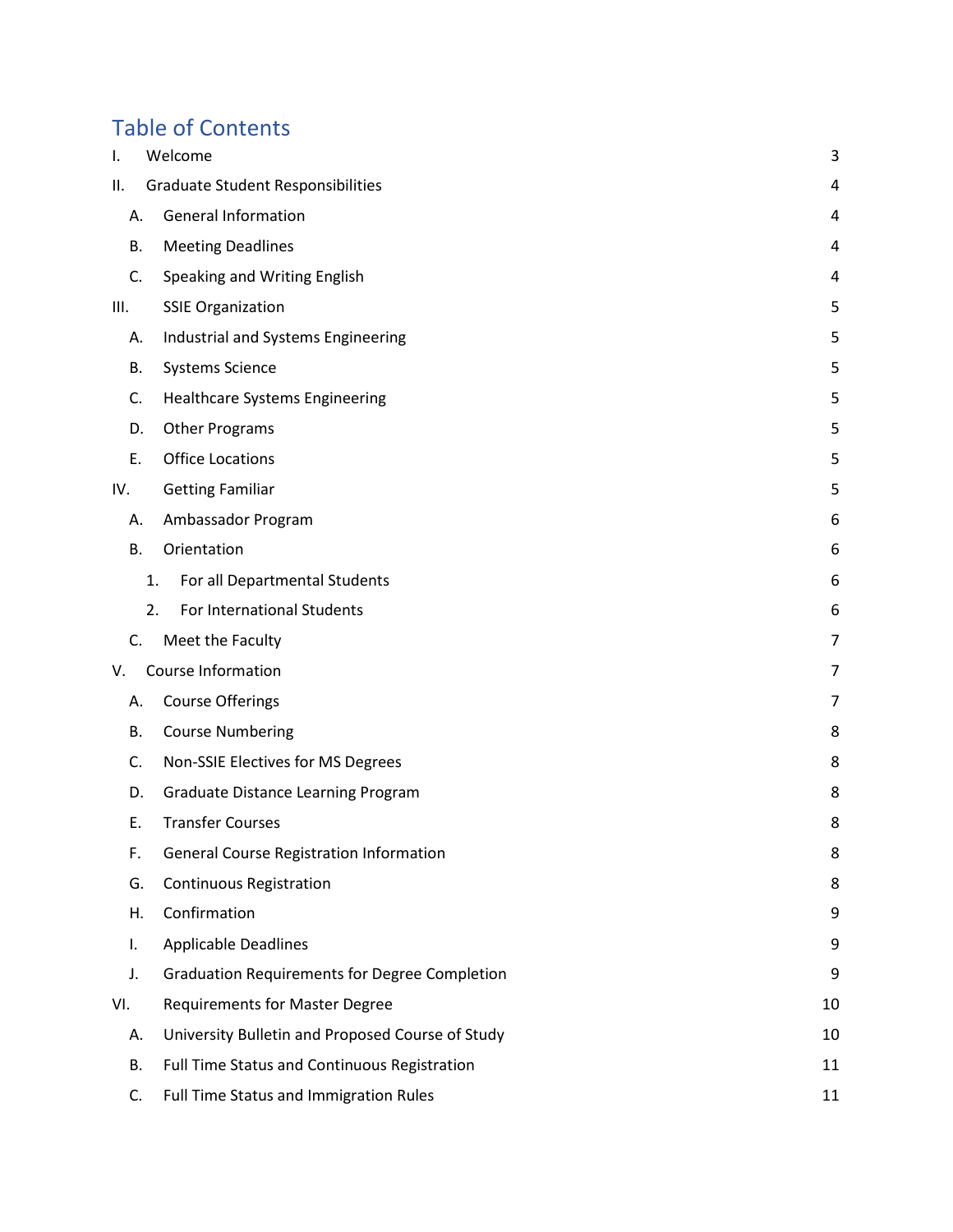| D.    | <b>Options for Degree</b>                                | 11 |
|-------|----------------------------------------------------------|----|
| VII.  | Requirements for PhD Degree                              | 12 |
| А.    | <b>General Information</b>                               | 12 |
| В.    | Full Time Status and Continuous Registration             | 12 |
| C.    | PhD Advisor and Guidance Committee                       | 12 |
| D.    | Steps to Complete a PhD                                  | 13 |
| 1.    | <b>Completion of Coursework</b>                          | 13 |
| 2.    | Learning Contract                                        | 14 |
| 3.    | Comprehensive Qualifying Exam                            | 14 |
| 4.    | Presentation of a Colloquium on Proposed Research        | 14 |
| 5.    | Acceptance of Prospectus Outlining Dissertation Research | 14 |
| 6.    | Submission of Dissertation and Defense                   | 15 |
| 7.    | Five-Year Admission to Candidacy                         | 15 |
| VIII. | Teaching/Research Assistantships                         | 16 |
| IX.   | Research                                                 | 16 |
| А.    | <b>General Information</b>                               | 16 |
| В.    | <b>Research Areas</b>                                    | 16 |
| C.    | Lab Safety Training                                      | 17 |
| D.    | <b>Research Groups</b>                                   | 17 |
| 1.    | Watson Institute for Systems Excellence (WISE)           | 17 |
| 2.    | <b>External Research Facilities</b>                      | 17 |
| х.    | Advising                                                 | 18 |
| А.    | <b>General Information</b>                               | 18 |
| В.    | Selecting Your Project/Thesis Advisor                    | 18 |
| C.    | Department Hours and Professor Availability              | 19 |
| XI.   | <b>Financial Aid</b>                                     | 19 |
| XII.  | Watson College Graduate Organizations                    | 19 |
| XIII. | Resources                                                | 19 |
| А.    | <b>General Information</b>                               | 19 |
| 1.    | Forms                                                    | 19 |
| 2.    | University Bulletin                                      | 19 |
| 3.    | <b>Department Facebook</b>                               | 20 |
| 4.    | LinkedIn                                                 | 20 |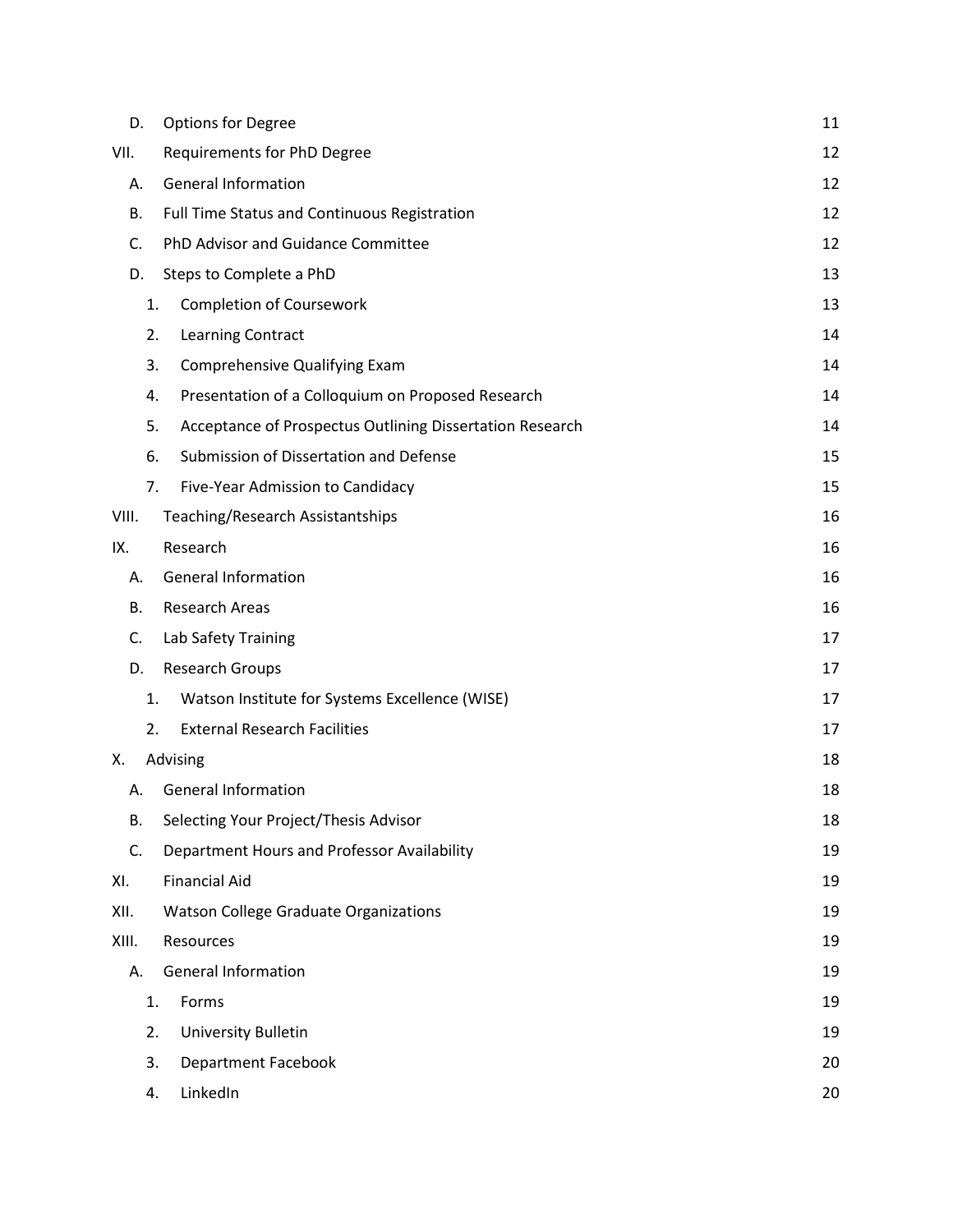|      | 5.  | Pods ID                  | 20 |
|------|-----|--------------------------|----|
|      | 6.  | <b>B-Number</b>          | 20 |
|      | 7.  | <b>BU Brain</b>          | 20 |
|      | 8.  | <b>BU E-mail</b>         | 20 |
|      | 9.  | Brightspace              | 21 |
|      | 10. | Labs and Printing        | 21 |
|      | 11. | Virtual Desktop (VMWare) | 21 |
|      | 12. | <b>MSDN</b>              | 21 |
|      | 13. | <b>SSL VPN</b>           | 21 |
| XIV. |     | In Summary               | 21 |
| XV.  |     | Contacts                 | 23 |
| Α.   |     | <b>SSIE Staff</b>        | 23 |
| В.   |     | <b>SSIE Faculty</b>      | 23 |
| C.   |     | <b>Mailing Address</b>   | 23 |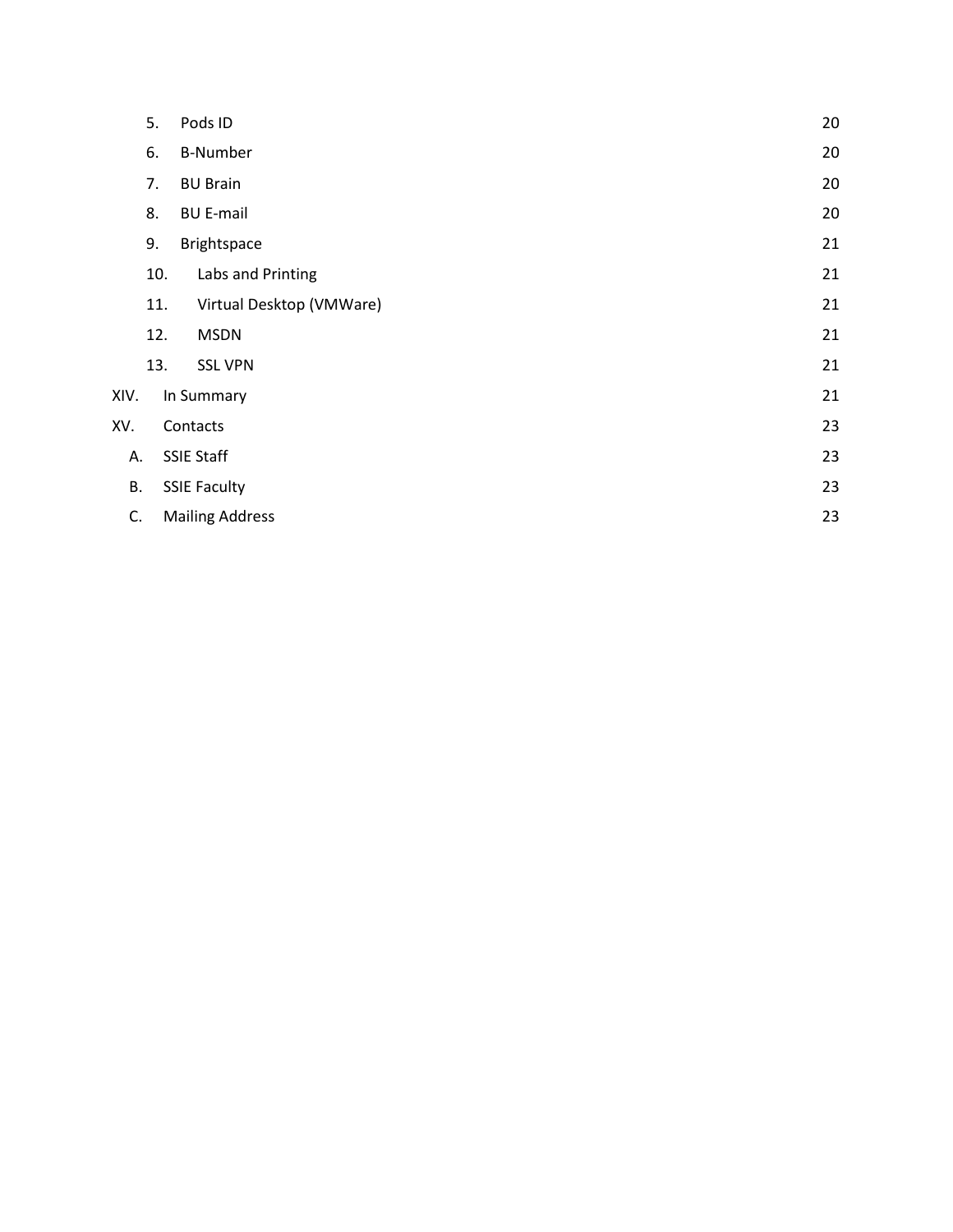## <span id="page-4-0"></span>I. Welcome

We are extremely delighted to welcome you to the Systems Science and Industrial Engineering (SSIE) Department of the Thomas J. Watson College of Engineering and Applied Science (Watson College) at Binghamton University for graduate studies. It is always amazing to see new students from so many countries, including the United States, arriving each semester. We are pleased with your decision to pursue graduate studies in the SSIE Department, and we extend our heartfelt wishes for you to achieve great success and fulfill your goals during your studies here.

The purpose of this SSIE Graduate Student Handbook ("Handbook") is to aid you with both your transition to and during your graduate studies within the Department. It is expected that all SSIE students have read and are familiar with its contents. This Handbook is also intended to supplement the existing [Watson College of Engineering and Applied Science Graduate Student Handbook, w](http://www2.binghamton.edu/watson/advising/graduate/Watson-Grad-Handbook-089.pdf)hich provides information common to all Watson College students and the [Graduate School Manual,](http://www2.binghamton.edu/grad-school/manual/index.html) which provides information for all University graduate students.

We hope you take advantage of the numerous opportunities and resources available to you in the Department, the Watson College, and the University to meet or exceed your goals. We are pleased you have chosen our Department to accomplish them. Please feel free to ask us any questions throughout your stay here.

Dr. Mohammad Khasawneh Chair & Professor – Systems Science and Industrial Engineering Department (SSIE) Graduate Director – Healthcare Systems Engineering (HSE) Graduate Director – Executive Program in Health Systems – Manhattan (Manhattan program)

Dr. Sarah Lam Professor & Graduate Director – Industrial and Systems Engineering (ISE)

Dr. Hiroki Sayama Professor & Graduate Director – Systems Science (SS)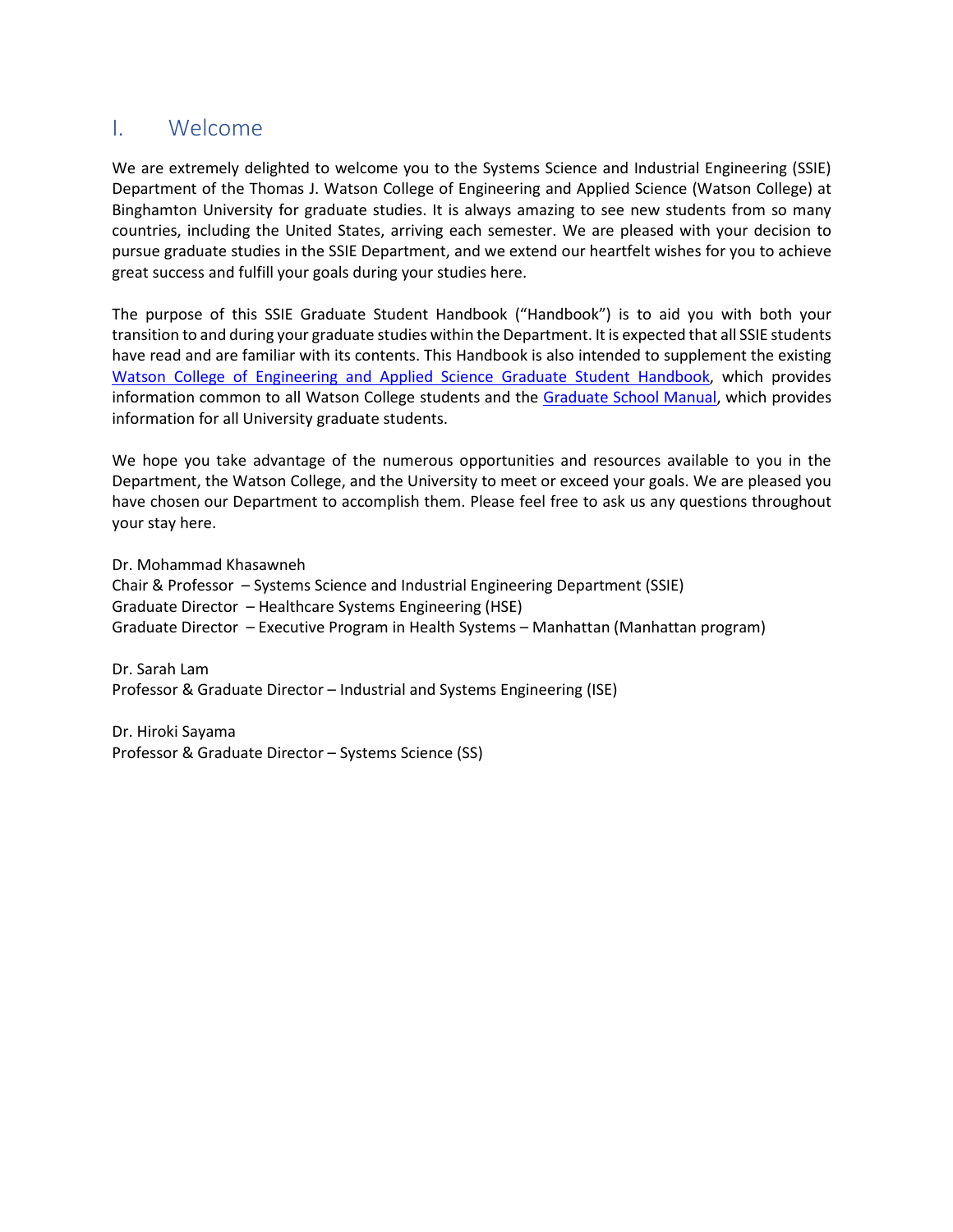## <span id="page-5-1"></span><span id="page-5-0"></span>II. Graduate Student Responsibilities

## A. General Information

You have the responsibility to work toward successful completion of your degree by demonstrating your efforts in the classroom and in your research. It is expected that you will complete your degree in a timely manner as well. Maintaining a high level of professionalism, self-motivation, engagement, research curiosity, and ethical standards, and meeting the established deadlines are a few of the expectations for you as a graduate student.

You are expected to be knowledgeable of the policies and requirements of your graduate program, Graduate School, and University and you should commit to meeting these requirements, including your teaching responsibilities. You need to comply with the Watson [Academic Honesty Policy,](http://www2.binghamton.edu/watson/advising/pdfs/honesty-policy.pdf) institutional safety laboratory practices and research policies, human resources rules and regulations, and all other policies and procedures related to the graduate student program. As a teaching assistant or a research assistant, make certain you discuss policies such as work hours, absences, vacation, etc. with your advisor(s). Though it is your primary responsibility to develop your career following the completion of the degree, you may also seek guidance from your advisor, the Fleishman Career and Professional Development Center, your project/thesis/dissertation committee, other mentors, and any other resources available across the University for advising you on career plans or opportunities.

While you can find additional information regarding the determination of academic standing for graduate students in the online [Graduate School Manual,](http://www2.binghamton.edu/grad-school/manual/index.html) it is important for you to remember that a cumulative grade point average (GPA) of at least 3.0 is required for a graduate degree. If your GPA falls below a 3.0 at any time, you need to immediately consult with your academic advisor and the Graduate Director to develop plans to improve your GPA.

## <span id="page-5-2"></span>B. Meeting Deadlines

Time and schedules are extremely important for you to manage as a graduate student. It is essential for you to learn quickly by managing both. Arriving on time to class, faculty appointments, meetings, seminars, office hours as a teaching assistant, project work, and enrolling in courses, submitting paperwork, etc. all require you to manage your time and your schedule effectively and efficiently. Start now and use the resources on campus that are available.

## <span id="page-5-3"></span>C. Speaking and Writing English

The University has a successful English Language Institute (ELI) available to students. Its mission is to provide classes and academic English language support designed to increase non-native English speaking students' English language proficiency and facilitate their academic success at Binghamton University and beyond. If English is your second language, you are strongly encouraged to take advantage of all of the resources offered by the Program. It will build your confidence with the English language and will serve you well in both your academic and personal lives.

All incoming international students are required to take an exam upon arrival to the University. Depending upon your score on this exam, you may be required to take an ELI course(s). Graduate students may earn credit hours (1-4) towards your full time student status.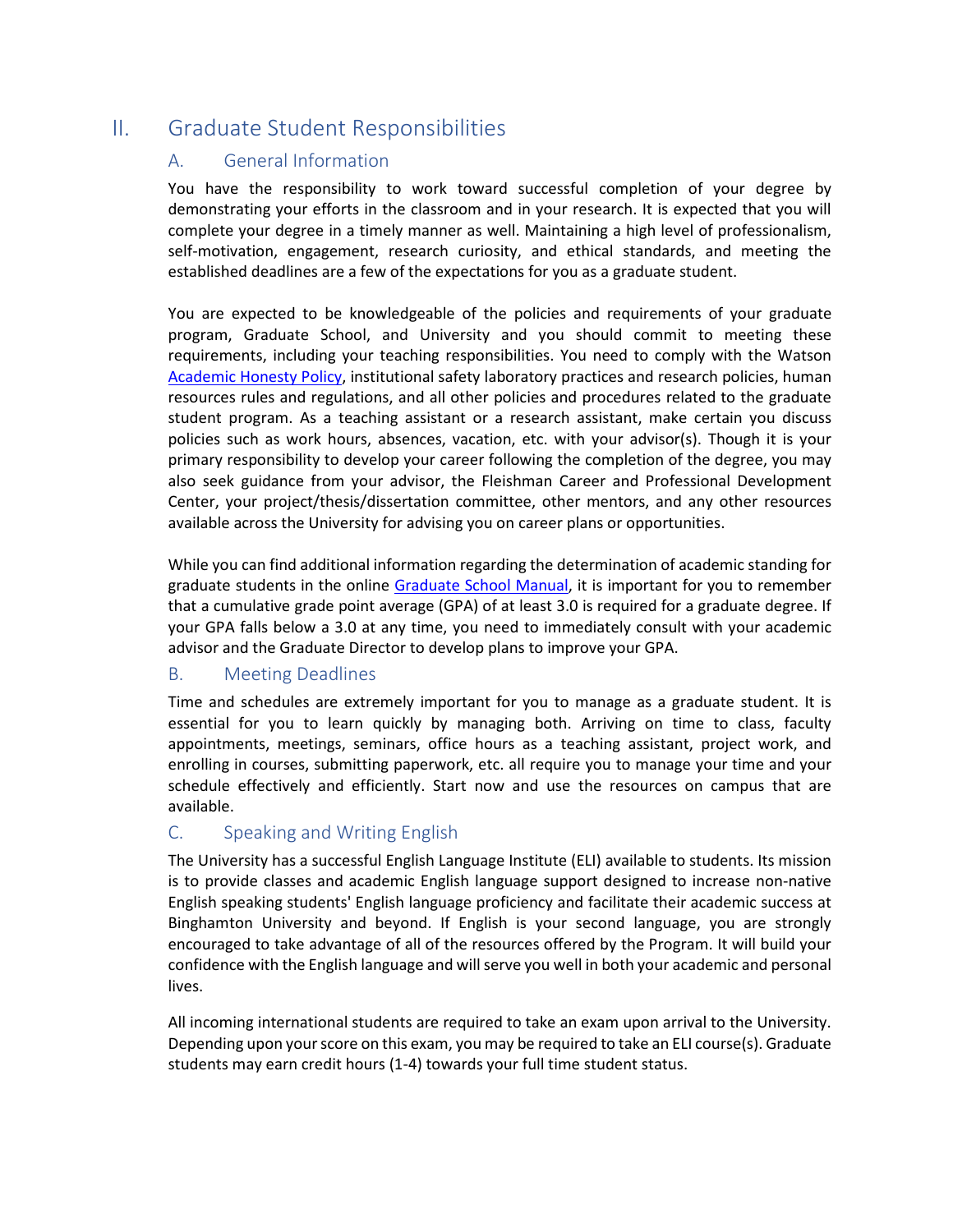## <span id="page-6-0"></span>III. SSIE Organization

The current graduate degree offerings are listed below. Each Watson College PhD Program requires a Learning Contract. Additional degree requirement information is also found in Sections VI and VII of this Handbook.

- <span id="page-6-1"></span>A. Industrial and Systems Engineering
	- Master of Science ISE
	- Master of Science ISE (4+1)
	- Master of Science ISE Health Systems Concentration
	- Master of Science ISE Health Systems Concentration (4+1)
	- Master of Science ISE Engineering Management Concentration
	- Master of Science ISE Engineering Management Concentration (4+1)
	- Executive Master Degree in Health Systems Manhattan
	- PhD ISE
- <span id="page-6-3"></span><span id="page-6-2"></span>B. Systems Science
	- Master of Science SS
	- Master of Science SS (4+1)
	- Master of Science SS Health Systems Concentration
	- Master of Science SS Health Systems Concentration (4+1)
	- Executive Master Degree in Health Systems Manhattan
	- PhD SS
- C. Healthcare Systems Engineering
	- Masters of Science HSE

#### <span id="page-6-4"></span>D. Other Programs

● Advanced Graduate Certificate Program in Complex Systems Science and Engineering

## <span id="page-6-5"></span>E. Office Locations

The Department offices are located on the main campus within the "BU Brain" in the Engineering Building (EB) on East Drive in the R-pod, S-pod, and T-pod. Teaching and Research Assistants typically have offices in the J-pod or K-pod. The Dean's Office is located just across the street from the main campus on Murray Hill Road in the Engineering & Sciences (ES) Building. Classes are held in several of the buildings on campus. Here is a link to the [University map](http://www.binghamton.edu/maps/) to help you get acclimated to the campus layout. While the campus may look confusing and large, once you are here, you will see how easy it is to find your way around.

## <span id="page-6-6"></span>IV. Getting Familiar

Getting familiar with and introducing yourself to new people and a new environment are extremely important to enhance your skills and knowledge in your new graduate life and to ease the transition from undergraduate studies to graduate studies. The University's culture may also differ from your undergraduate studies, your family and/or perhaps your country. To avoid or minimize confusion for you, some programs outlined below are designed to support you with socializing and familiarizing yourself for your smooth transition to graduate studies here.

## <span id="page-6-7"></span>A. Ambassador Program

During the past several years, the Department has taken an informal approach to connecting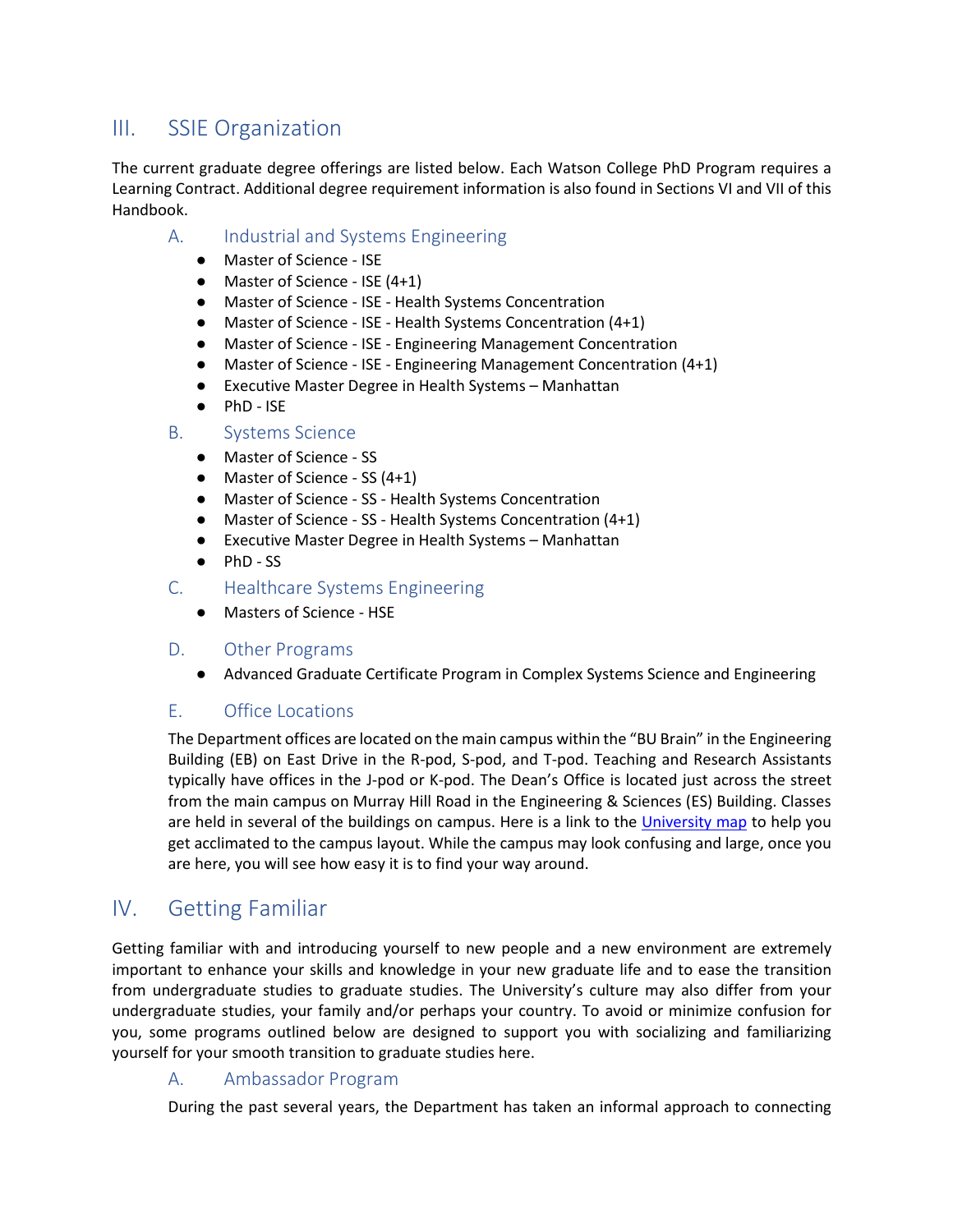newly admitted students with current students during the summer and first semester to make the transition a smooth one. The student ambassadors have once been in the same positions as you, so they are a wonderful resource.

<https://www.binghamton.edu/ssie/graduate/ambassadors.html>

## <span id="page-7-0"></span>B. Orientation

The Graduate School has a [virtual online orientation](http://www2.binghamton.edu/grad-school/new-and-current-students/new-graduate-students/orientation.html) for all new graduate students. This orientation is required for all fall and spring degree-seeking, matriculated students. Not completing the required modules will result in a hold on your student account at the end of your first semester. You will be unable to register for future courses until the modules are completed online. The required modules include:

- Virtual Orientation- general overview for students
- Professional Ethics learning module
- Graduate-level Writing Skills learning module

Health Promotion and Prevention Services also has some mandatory online trainings which are listed below:

- Mandatory Interpersonal Violence Prevention Education [https](about:blank)[://binghamtonstudents-ny.safecolleges.com/](https://binghamtonstudents-ny.safecolleges.com/)
- Alcohol Abuse

[https](about:blank)[://interwork.sdsu.edu/echeckup/usa/alc/coll/Binghamton](https://interwork.sdsu.edu/echeckup/usa/alc/coll/Binghamton) Keep unique identifying number given at the beginning, will need it on verification page at the end of training

● Marijuana

[https](about:blank)[://interwork.sdsu.edu/echeckup/usa/mj/coll/index.php?id=Binghamton](https://interwork.sdsu.edu/echeckup/usa/mj/coll/index.php?id=Binghamton) Keep unique identifying number given at the beginning, will need it on verification page at the end of training

## <span id="page-7-1"></span>1. For all Departmental Students

Before the first week of classes of every academic year, the SSIE Department conducts a new student orientation program which is beneficial for all new and transferring graduate students. The purpose of this meeting is to familiarize you with the SSIE Department. This program is mandatory for all new graduate students.

If you are a transfer student already accustomed to University life, this orientation is also required and helpful to you to become acquainted with the SSIE Department and to meeting other graduate students. You also have an opportunity to meet and converse with the Program Advisors.

You will also be scheduled to attend an SSIE Orientation Program with your Program's Graduate Director.

#### <span id="page-7-2"></span>2. For International Students

The [International Students and Scholars Services \(ISSS\),](http://www.binghamton.edu/isss/) [a](http://www.binghamton.edu/isss/)lso referred to as "I triple S", is one you want to become very familiar with. You will see that there is an [orientation](http://www2.binghamton.edu/isss/orientation/index.html)  [program](http://www2.binghamton.edu/isss/orientation/index.html) designed specifically for you. The orientation program will help you begin your graduate studies and to familiarize with the University's culture. The Program provides you with essential information such as US immigration rules, University regulations,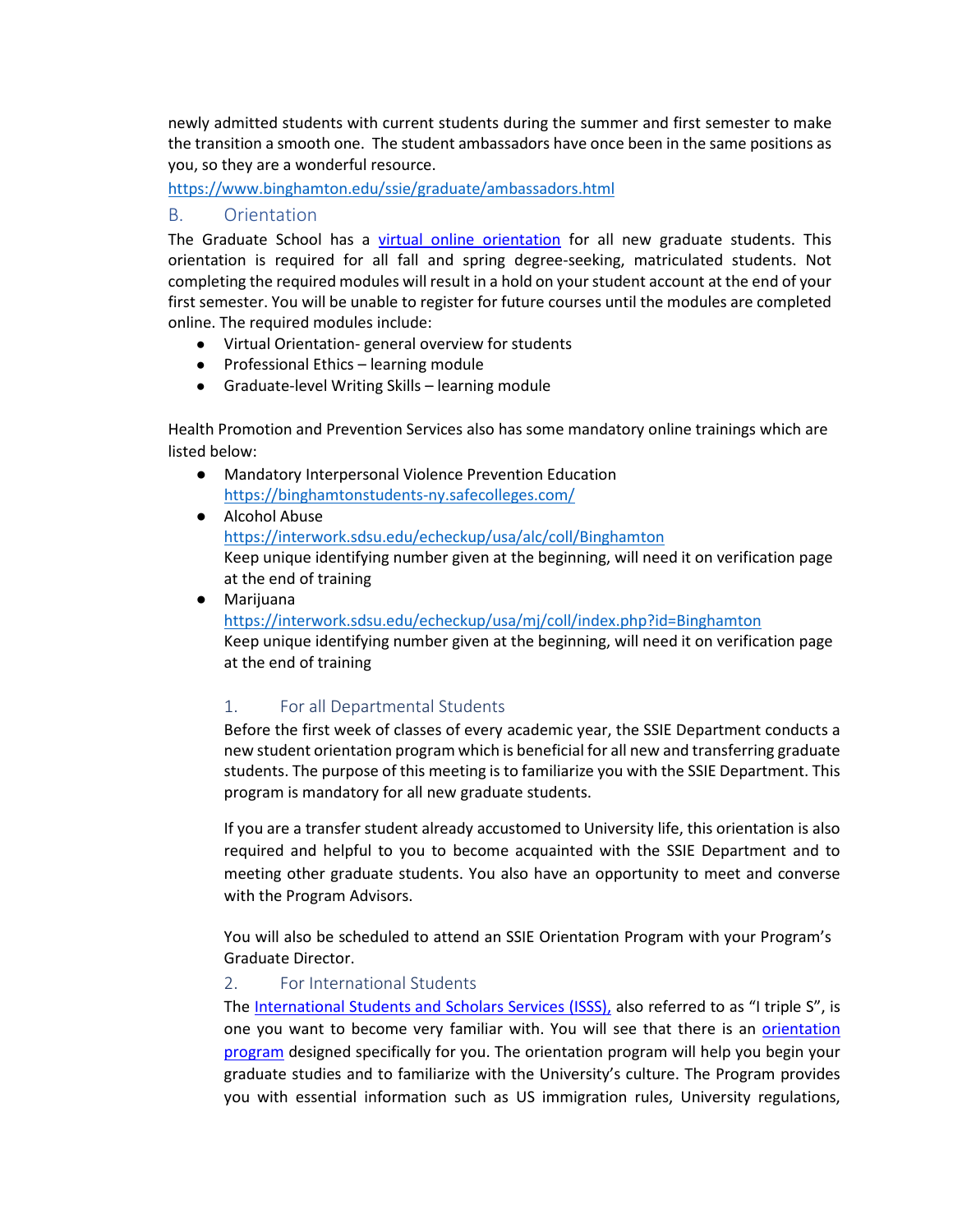academic success, as well as an opportunity to interact with graduate students from different countries and different programs, campus tours, formal and informal interactions with University staff and faculty, plus much more. Please take advantage of all of the services they have to offer.

## <span id="page-8-0"></span>C. Meet the Faculty

Faculty members have provided a brief outline of their research interests and course(s) they generally teach.

● Session 1: Assistant Professors Yu (Chelsea) Jin, Zeynep Ertem, Yingge Zhou, and Zimo Wang:

[https://binghamton.hosted.panopto.com/Panopto/Pages/Viewer.aspx?id=25ba2f8d-](https://binghamton.hosted.panopto.com/Panopto/Pages/Viewer.aspx?id=25ba2f8d-43c7-41fb-9e9d-ac4e011e2501&start=55)[43c7-41fb-9e9d-ac4e011e2501&start=55](https://binghamton.hosted.panopto.com/Panopto/Pages/Viewer.aspx?id=25ba2f8d-43c7-41fb-9e9d-ac4e011e2501&start=55)

- Session 2: Assistant Professors Jia Deng, Christopher Greene, Soongeol Kwon, Fuda Ning, and  $Y\cap g$  and  $Y\cap g$ [https://binghamton.hosted.panopto.com/Panopto/Pages/Viewer.aspx?id=d47fc68a-](https://binghamton.hosted.panopto.com/Panopto/Pages/Viewer.aspx?id=d47fc68a-419d-47b8-bc01-ac6301215287&start=57)[419d-47b8-bc01-ac6301215287&start=57](https://binghamton.hosted.panopto.com/Panopto/Pages/Viewer.aspx?id=d47fc68a-419d-47b8-bc01-ac6301215287&start=57)
- Session 3: Assistant Professors Changqing Cheng, Daehan Won, Sung Hoon Chung, and Bing Si: [https://binghamton.hosted.panopto.com/Panopto/Pages/Viewer.aspx?id=e667377b](https://binghamton.hosted.panopto.com/Panopto/Pages/Viewer.aspx?id=e667377b-f682-4356-b814-ac6a01302fe1&start=75%20)[f682-4356-b814-ac6a01302fe1&start=75](https://binghamton.hosted.panopto.com/Panopto/Pages/Viewer.aspx?id=e667377b-f682-4356-b814-ac6a01302fe1&start=75%20)
- Session 4: Professors Mark Poliks, Peter Borgesen, Kenneth McLeod, Nagendra Nagarur, and Sang Senset Won Won Yoon: [https://binghamton.hosted.panopto.com/Panopto/Pages/Viewer.aspx?id=e22ccb70](https://binghamton.hosted.panopto.com/Panopto/Pages/Viewer.aspx?id=e22ccb70-d710-42e6-8753-acfd011f32e6&start=126) [d710-42e6-8753-acfd011f32e6&start=126](https://binghamton.hosted.panopto.com/Panopto/Pages/Viewer.aspx?id=e22ccb70-d710-42e6-8753-acfd011f32e6&start=126)
- Session 5: Professors Hiroki Sayama, Daryl Santos, Harold Lewis, Susan Lu, and Sarah Lam: [https://binghamton.hosted.panopto.com/Panopto/Pages/Viewer.aspx?id=053b724e](https://binghamton.hosted.panopto.com/Panopto/Pages/Viewer.aspx?id=053b724e-d38c-4bf9-8705-ad0401218be5&start=46%20)[d38c-4bf9-8705-ad0401218be5&start=46](https://binghamton.hosted.panopto.com/Panopto/Pages/Viewer.aspx?id=053b724e-d38c-4bf9-8705-ad0401218be5&start=46%20)

## <span id="page-8-2"></span><span id="page-8-1"></span>V. Course Information

## A. Course Offerings

The Department offers a range of graduate courses. The offerings will vary from semester to semester. It is strongly recommended that you take the courses in the suggested order directed to you by your graduate director. The schedule of classes is available on BU Brain. You can view descriptions for SSIE courses here:

## <https://www.binghamton.edu/ssie/graduate/courses.html>

Please note that:

- Required courses are offered at least once per year;
- Elective courses may be offered once a year (either fall or spring semesters), or once every two/four years;
- Courses are offered in accordance with the availability of full-time or adjunct faculty with expertise in the field and the need for the course;
- Additional courses are offered when there is a perceived need, and the requisite minimum enrollment (typically ten or more students) is satisfied;
- Non-traditional terms (summer/winter) may have limited or no course offerings.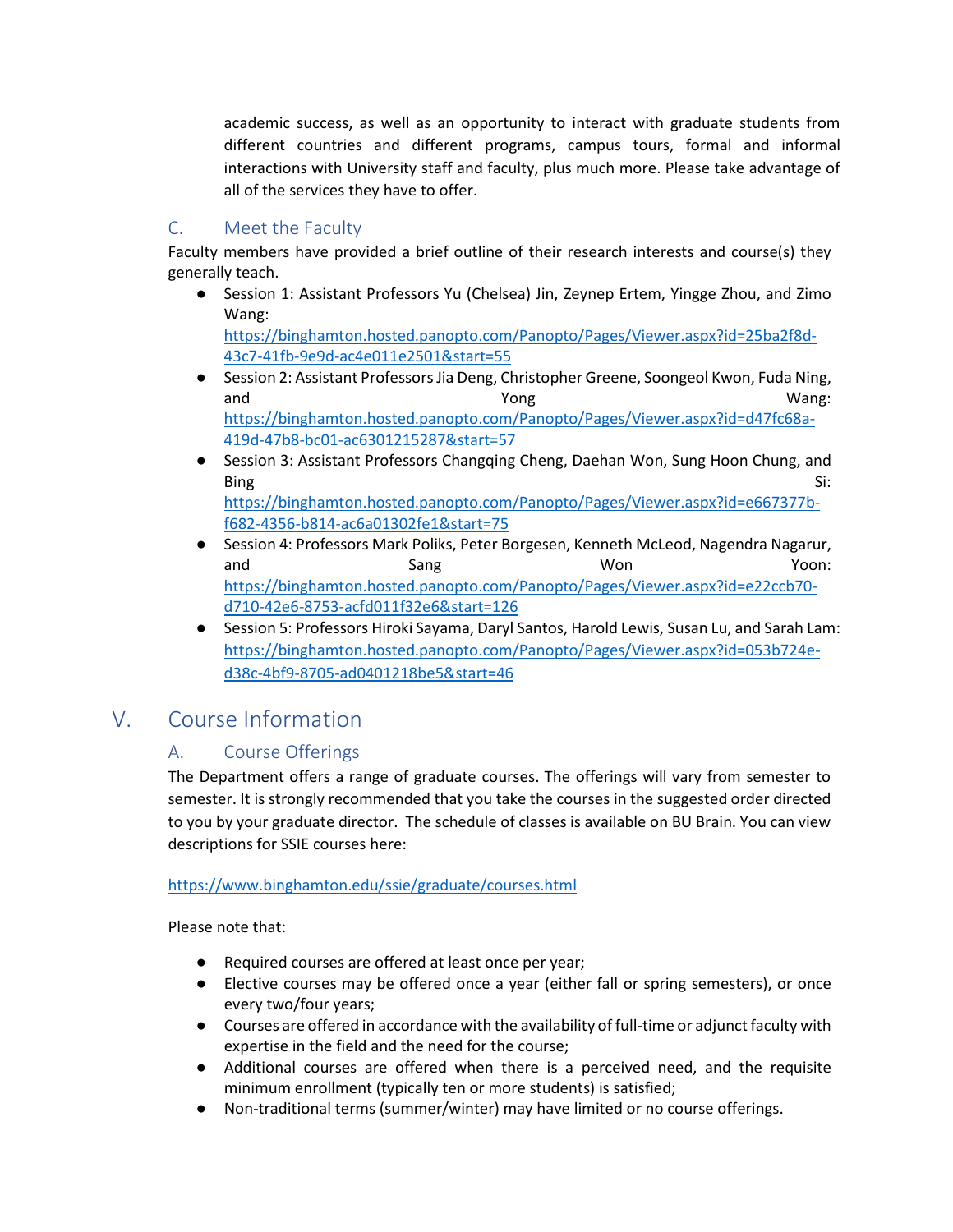## <span id="page-9-0"></span>B. Course Numbering

Graduate courses at the Master's and PhD levels are numbered at the SSIE 500 level and SSIE 600 level. The SSIE 600 level courses are more advanced graduate courses and typically have a 500-level course as a prerequisite.

## <span id="page-9-1"></span>C. Non-SSIE Electives for MS Degrees

Registration in non-SSIE courses may be subject to requirements and/or restrictions of the offering department. You will need to address these issues with the offering department. It is strongly recommended that you work directly with your advisor and the Graduate Director before registering for a non-SSIE elective to ensure that your advisor and the Graduate Director believe it will enhance your graduate studies. In addition, if a non-SSIE graduate course has a reasonably equivalent SSIE course, then the out-of-department course may not be allowed as an SSIE elective. Generally a maximum of two (2) non-SSIE courses may be accepted.

## <span id="page-9-2"></span>D. Graduate Distance Learning Program

Although most of the graduate courses are taught on campus, some are offered through [Watson's](http://www2.binghamton.edu/watson/enginet/) [Graduate Distance Learning Program - EngiNet.](https://www.binghamton.edu/watson/graduate/enginet/index.html) Course lectures are recorded live oncampus and offered online. The distance learning student can stream the lectures weekly online.

## <span id="page-9-3"></span>E. Transfer Courses

A maximum of two courses taken by a graduate student outside Binghamton University may be accepted as valid transfer courses into the master's programs. Transfer courses require approval by the Program's Graduate Director and the Graduate School. The approved transfer courses are counted as non-SSIE courses but will not count toward the residency requirements. More information can be found on the Graduate School website at: [https://www.binghamton.edu/grad-school/resources/policies](https://www.binghamton.edu/grad-school/resources/policies-procedures/manual/enrollment.html#transfer)[procedures/manual/enrollment.html#transfer](https://www.binghamton.edu/grad-school/resources/policies-procedures/manual/enrollment.html#transfer) 

## <span id="page-9-4"></span>F. General Course Registration Information

As a new student, you can register for courses by first discussing them with the Program's Graduate Director and other faculty during your initial orientation. All continuing students can pre-register for fall or spring semesters in the preceding semester the course is offered, i.e., preregistration for the fall semester is open during the spring semester and vice versa. For summer and winter sessions, registration is made available 1-2 months prior to the start of the semester. Information related to course registration could be found at: <https://www.binghamton.edu/registrar/student/course-registration/index.html>

Here is another Graduate School website that will be helpful to better understand the importance of total number of credits, continuous registration, and the online tools available to you related to this topic: [http://www2.binghamton.edu/grad-school/new-and-current](http://www2.binghamton.edu/grad-school/new-and-current-students/new-graduate-students/registration.html)[students/new-graduate-](http://www2.binghamton.edu/grad-school/new-and-current-students/new-graduate-students/registration.html) [students/registration.html](http://www2.binghamton.edu/grad-school/new-and-current-students/new-graduate-students/registration.html)

For master degree program students, please remember to meet with your primary advisor and Graduate Director to ensure that you are progressing through the program appropriately.

## <span id="page-9-5"></span>G. Continuous Registration

Once enrolled, you are expected to continuously progress towards your graduate degree. You need to maintain continuous registration for all fall and spring semesters for a minimum of one (1) credit hour until you graduate. If you need to register for just one (1) credit, follow these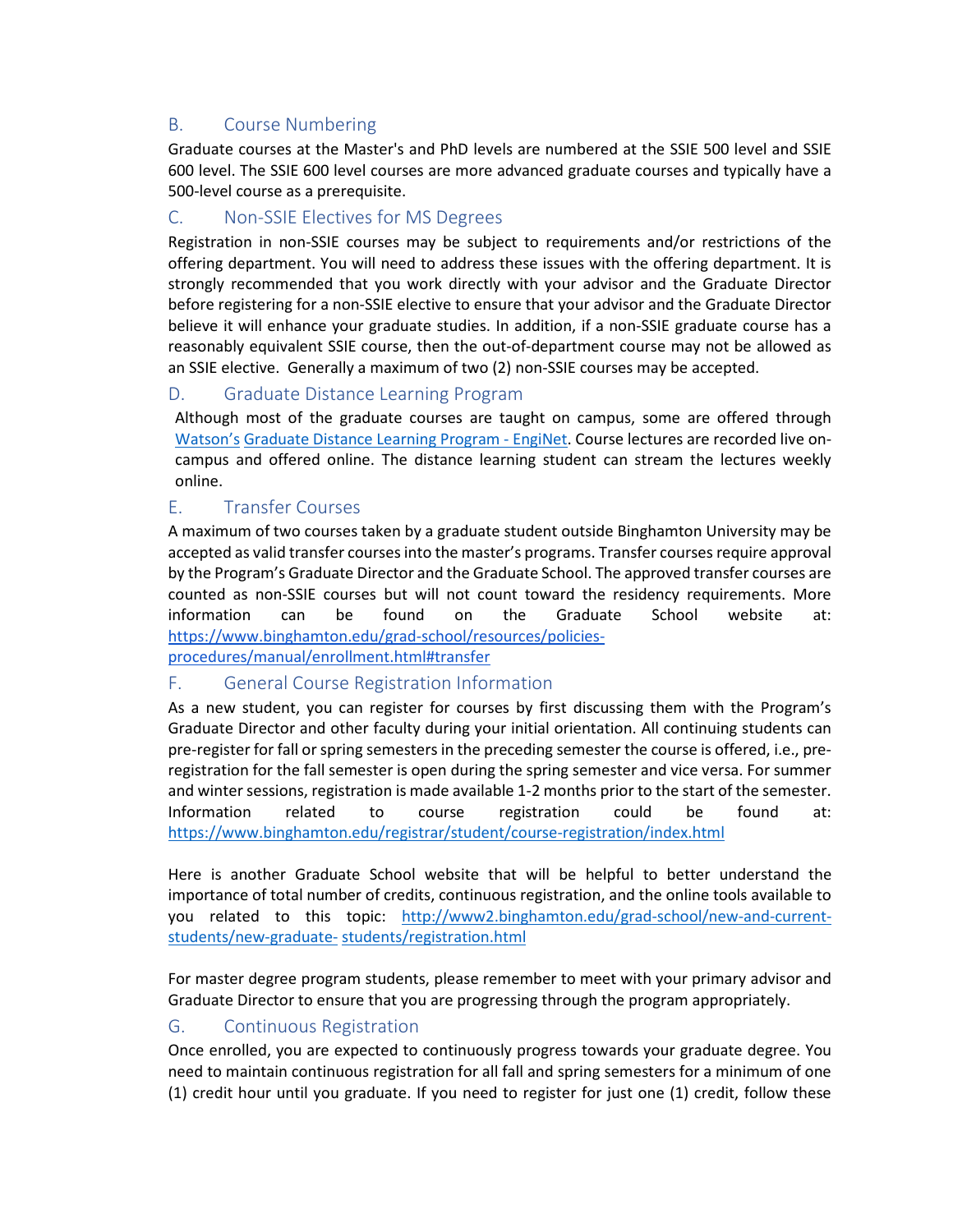basic guidelines:

- If you are a masters' student and course complete with:
	- o a thesis, register for SSIE 599,
	- o an ISE project, register for SSIE 598, or
	- o an SS project, register for SSIE 598.
- If you are in a doctoral program and course complete or ABD, register for SSIE 699.
- If you are graduating at the end of the summer semester, register for at least one (1) credit hour in the summer session.
- If you are planning to be absent or withdraw from all the courses for a semester or two, then register for one credit of continuous registration (SSIE 700).
- And finally, you should remain registered if you are going off campus to participate in an internship. Please make certain you review your plans with and receive approval from your academic advisor.

Complete information related to continuous registration, leave of absence, incomplete grades, academic standings, transferring graduate credits, etc., can be found at: <http://www2.binghamton.edu/grad-school/manual/enrollment.html#continuous>

## <span id="page-10-0"></span>H. Confirmation

At the beginning of each semester, you will need to confirm your enrollment through BU Brain. Failure to confirm enrollment will result in the cancellation of your courses irrespective of the status of your semester bill payment. More information related to confirming enrollment is at: [https://www.binghamton.edu/registrar/student/course](https://www.binghamton.edu/registrar/student/course-registration/enrollment.html)[registration/enrollment.html](https://www.binghamton.edu/registrar/student/course-registration/enrollment.html)

## <span id="page-10-1"></span>I. Applicable Deadlines

While there are many deadlines you will encounter as a student, please make certain you keep track of your Course Registration and Graduate Program deadlines. These will vary by term based on number of credits. More information about registration can be found here: <https://www.binghamton.edu/registrar/index.html>

Please note that each semester the tuition refund deadline and drop/add deadline do not coincide. You may be responsible for paying a portion of the tuition for courses you change after the established deadlines. A link to the Tuition Refunds/Adjustment web page is included here for your convenience [https://www.binghamton.edu/student-accounts/tuition-fees/tuition](https://www.binghamton.edu/student-accounts/tuition-fees/tuition-liability.html)[liability.html.](https://www.binghamton.edu/student-accounts/tuition-fees/tuition-liability.html) This is yet another reason for you to pay close attention to schedules and deadlines!

## <span id="page-10-2"></span>J. Graduation Requirements for Degree Completion

Early in the semester in which you are planning to graduate it is extremely important for you visit the Graduate School's [Graduating Students website, w](https://www.binghamton.edu/grad-school/resources/graduation/index.html)hich includes important information regarding: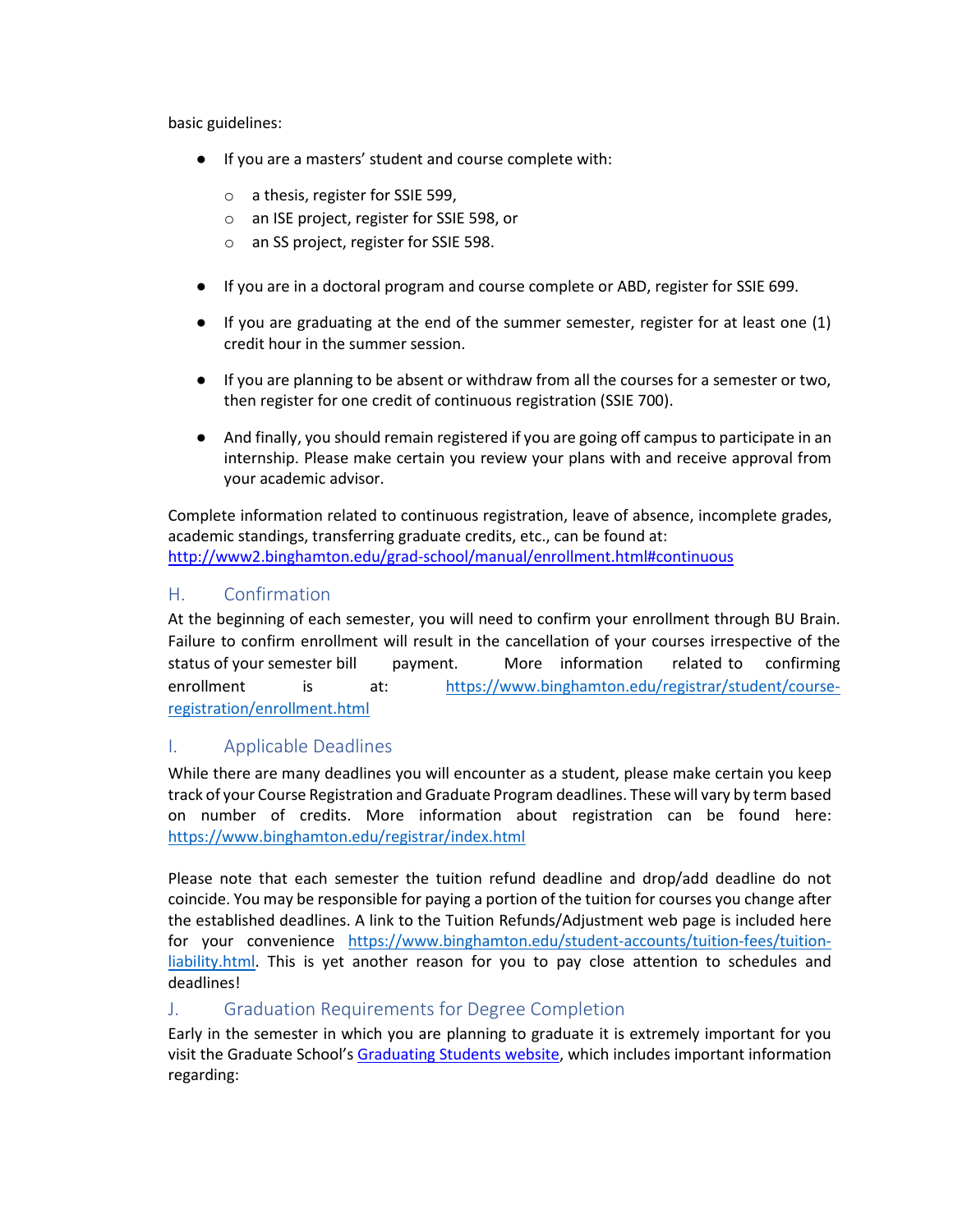- Degree completion deadlines if you miss these deadlines you can't graduate that semester!
- Commencement information
- Thesis/Dissertation preparation & submission information these are the requirements you must follow to submit your MS thesis or PhD dissertation
- An MS Thesis or PhD Dissertation must be submitted to and defended in front of your committee
- An MS project report must be submitted to and defended in front of your committee

Timing for MS Thesis or PhD Dissertation Completion: Please note that you must allow ample time before the deadlines posted by the Graduate School for submission of your thesis/dissertation in order for:

- Your Committee to read it,
- You to have timely completion of your thesis/dissertation defense, and
- Timely completion of any revisions requested by your Committee.

Very early in the process, you should consult with your academic advisor to understand the timing requirements for you.

Timing for MS Project Completion: Please note that you must allow sufficient time before the deadlines posted by the Graduate School for submission of your Recommendation of Degree form in order for your advisor and committee to read and approve your project report and presentation. It is very likely that your revisions will need to be made prior to approving your report, so please schedule your time accordingly.

Completion of a graduate degree requires submission of:

- The Graduate Application for Degree (GAFD). You must complete this online early **in the semester in which you plan to graduate** [\(see the Graduate School's deadlines for the](https://www.binghamton.edu/grad-school/resources/graduation/index.html) [appropriate date\).](http://www2.binghamton.edu/grad-school/new-and-current-students/graduating-students/index.html) This serves as a declaration of intent to graduate and an application for degree completion. If you complete the GAFD but fail to graduate, you must submit a new GAFD during the semester in which you will actually graduate.
- A Recommendation for Award of Degree Form. This is an online form that is available via BU Brain. For MS students, this form requires your advisor's approval and the SSIE Program's Graduate Director's approval after the defense is successfully completed. For PhD students, this form requires your committee's signatures and the SSIE Program's Graduate Director's signature after successful defense of your dissertation.

Please note: Incomplete grades, missing grades, and a cumulative GPA of less than 3.0 will prevent you from graduating.

## <span id="page-11-1"></span><span id="page-11-0"></span>VI. Requirements for Master Degree

## A. University Bulletin and Proposed Course of Study

Master Degree students are encouraged to read the University Bulletin and the Proposed Course of Study documents: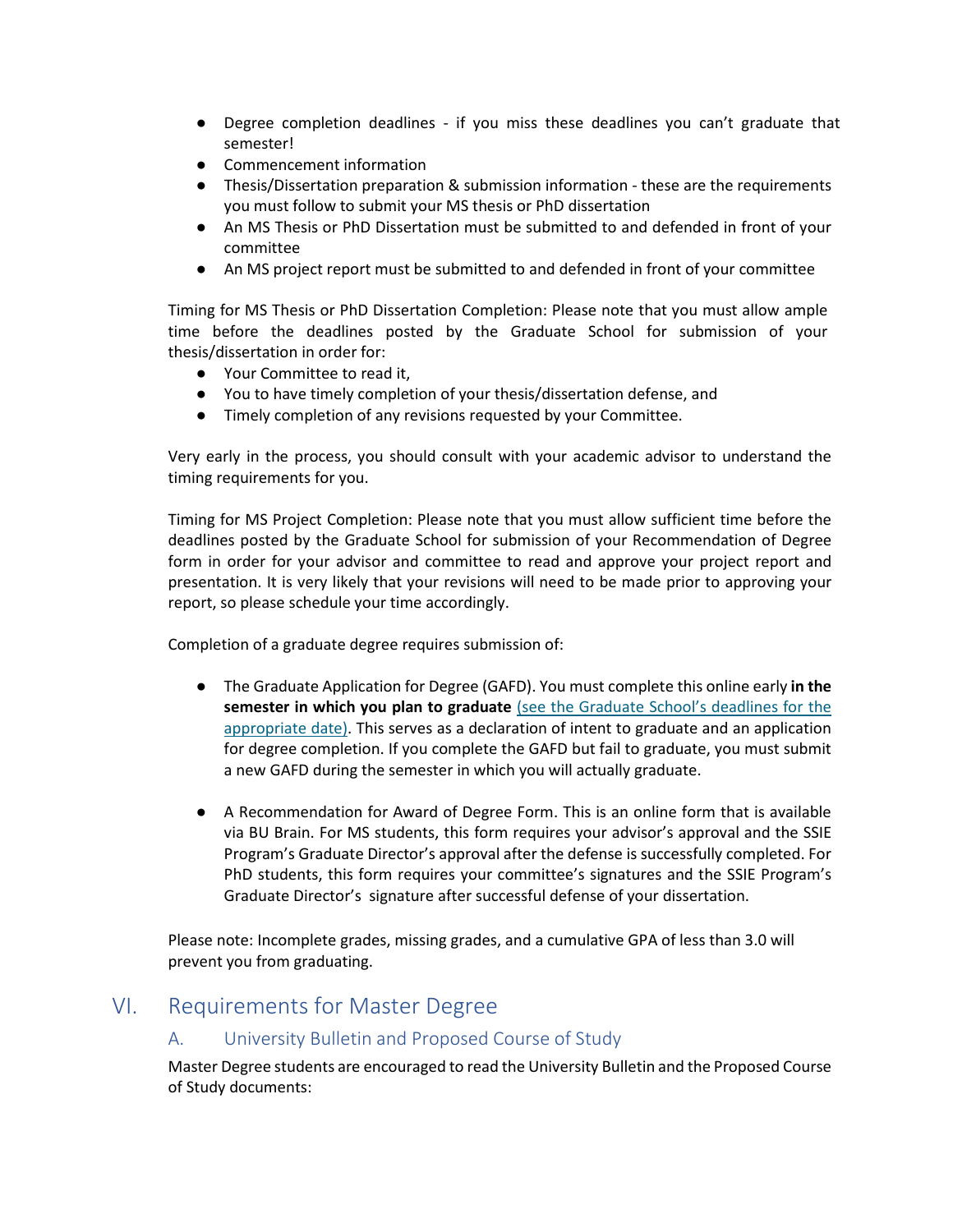The [University Bulletin](http://bulletin.binghamton.edu/) is located on the University's website. This link is based on the current academic year. When you use the Bulletin, please make certain you are using the appropriate academic year.

## <span id="page-12-0"></span>B. Full Time Status and Continuous Registration

As an MS student, if you have completed fewer than 24 graduate credits\* at the University, you must enroll for 12 graduate credits to maintain full-time status. Once you complete at least 24 graduate credits\* at the University, then you need to enroll in only nine\*\* (9) graduate credits to maintain full- time status. However, once you have completed all of your course work and will only be registering for thesis or project credits you may be certified for full-time status despite registering for fewer than nine (9) credits. You will use either the form for full-time certification as a funded student or non-funded student. The Graduate School's Full-time Certification web [page](https://www.binghamton.edu/grad-school/resources/policies-procedures/manual/enrollment.html#status) provides you with the detail related to this topic, and the form can be found [here.](https://www.binghamton.edu/grad-school/docs-forms/full-time_working_toward_degree_status_certification_form.pdf) Full-time certification can only be applied to students who are course-complete.

\* Only completed courses count towards these 24 credits –Incomplete (I), Failure (F), and Unsatisfactory (U) grades do not count towards these 24 credits.

\*\*Please note that if you are in the 4+1 or 3+2 Master's Program, you are required to maintain twelve (12) credits each semester in the fifth year of your studies to maintain your full time status.

All students who have been admitted into a degree-granting program must maintain continuous registration each semester for a minimum of one (1) credit hour. Refer to Page 8 to determine the course you need to enroll in. If you do not maintain registration, your student status is severed and you may not return unless you reapply for admission and pay a new application fee. Students who are readmitted are required to register and pay for one (1) credit for each semester they have not registered, plus one (1) credit for the semester they re-enter, up to a maximum of four credits. You are not required to maintain matriculation during the summer unless you intend to complete your final degree requirements during this period. However, students graduating in the summer must be registered for at least one (1) credit in one summer session.

## <span id="page-12-1"></span>C. Full Time Status and Immigration Rules

Immigration rules require that international students maintain full-time status. Please be aware that if you are an international student who withdraws from a course without replacing those credits with some other course, then you risk being in violation of immigration rules. If that occurs, please immediately see the [International Student & Scholar Services](http://www2.binghamton.edu/isss/orientation/index.html) [f](http://www2.binghamton.edu/isss/orientation/index.html)or help in these matters.

## <span id="page-12-2"></span>D. Options for Degree

Students pursing a master's degree in Industrial and Systems Engineering have three routes they can pursue. The first option is a thesis, which requires four (4) electives (at least one at 600-level) plus 6 credits of thesis work followed by oral presentation and defense. The second option is the non-thesis (or project) option which requires 5 electives (at least one at 600-level) plus a project of at least 3 credits. The third option is a coursework-only option which requires 6 electives, including at least one of the following 600-level courses that include project-based coursework to serve as capstone for the termination requirement: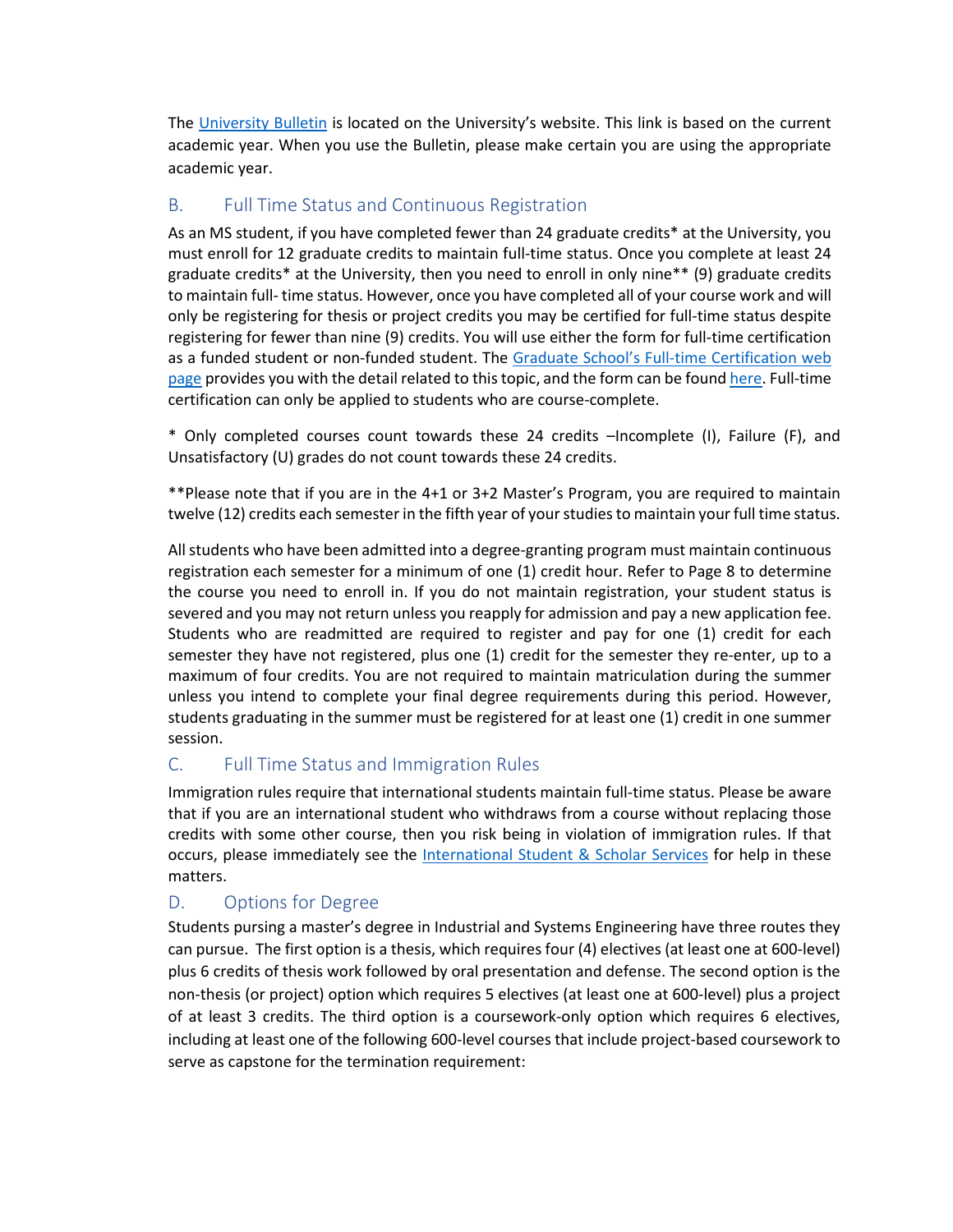SSIE 605, SSIE 612, SSIE 613, SSIE 615, SSIE 616, SSIE 617, SSIE 621, SSIE 631, SSIE 633, SSIE 637, SSIE 641, SSIE 643, SSIE 644, SSIE 650, SSIE 660, SSIE 661, SSIE 664, SSIE 665, SSIE 671, SSIE 673.

Students pursuing a master's degree in Systems Science have three routes they can pursue. The first option is a thesis, which requires 4 electives (at least one at 600-level) plus 6 credits of thesis work followed by oral presentation and defense. The second option is a project which requires 5 electives (at least one at 600-level) plus a project of at least 3 credits. The third option is a coursework-only option which requires 6 electives, including at least one of the following 600 level courses that include project-based coursework to serve as capstone for the termination requirement:

SSIE 605, SSIE 612, SSIE 613, SSIE 615, SSIE 616, SSIE 617, SSIE 621, SSIE 631, SSIE 633, SSIE 637, SSIE 641, SSIE 643, SSIE 644, SSIE 650, SSIE 660, SSIE 661, SSIE 664, SSIE 665, SSIE 671, SSIE 673.

## <span id="page-13-1"></span><span id="page-13-0"></span>VII. Requirements for PhD Degree

## A. General Information

The PhD program needs to be designed to meet the needs of each student through an individualized learning program. The program requires a minimum of eight (8) courses beyond the Master's degree (including at least three 600 level courses). To meet the Residency Requirement, you must complete a minimum of twenty-four (24) course-credits at the University (a few of which could be independent studies if that is acceptable to your advisor).

**Note: PhD ISE students from non-engineering backgrounds and/or non-ISE backgrounds are required to take more than 8 courses and should discuss this with the ISE Graduate Director.**

## <span id="page-13-2"></span>B. Full Time Status and Continuous Registration

To maintain full-time status as a post-MS PhD student you must enroll in a minimum of nine (9) graduate credits. A new PhD student who has not yet provided the graduate school with an official copy of a transcript showing the award of an MS degree must register for 12 credits to be full-time. Once a PhD student has completed all requirements except for defense of and submission of a dissertation only one (1) credit of registration is needed for full-time status as long as the full-time certification form has been completed. The Graduate School's Full-time [Certification web page](https://www.binghamton.edu/grad-school/resources/policies-procedures/manual/enrollment.html#status) provides you with the detail related to this topic.

All students who have been admitted into a degree-granting program must maintain continuous registration each semester for a minimum of one (1) credit hour. Refer to Page 8 for the course you need to enroll in. If you do not maintain registration, your student status is severed and you may not return unless you reapply for admission and pay a new application fee. Students who are readmitted are required to register and pay for one (1) credit for each semester they have not registered, plus one (1) credit for the semester they re-enter, up to a maximum of four credits. You are not required to maintain matriculation during the summer unless you intend to complete your final degree requirements during this period. However, students graduating in the summer must be registered for at least one (1) credit in one summer session.

## <span id="page-13-3"></span>C. PhD Advisor and Guidance Committee

Your research advisor is central in directing your development. Upon admission to the doctoral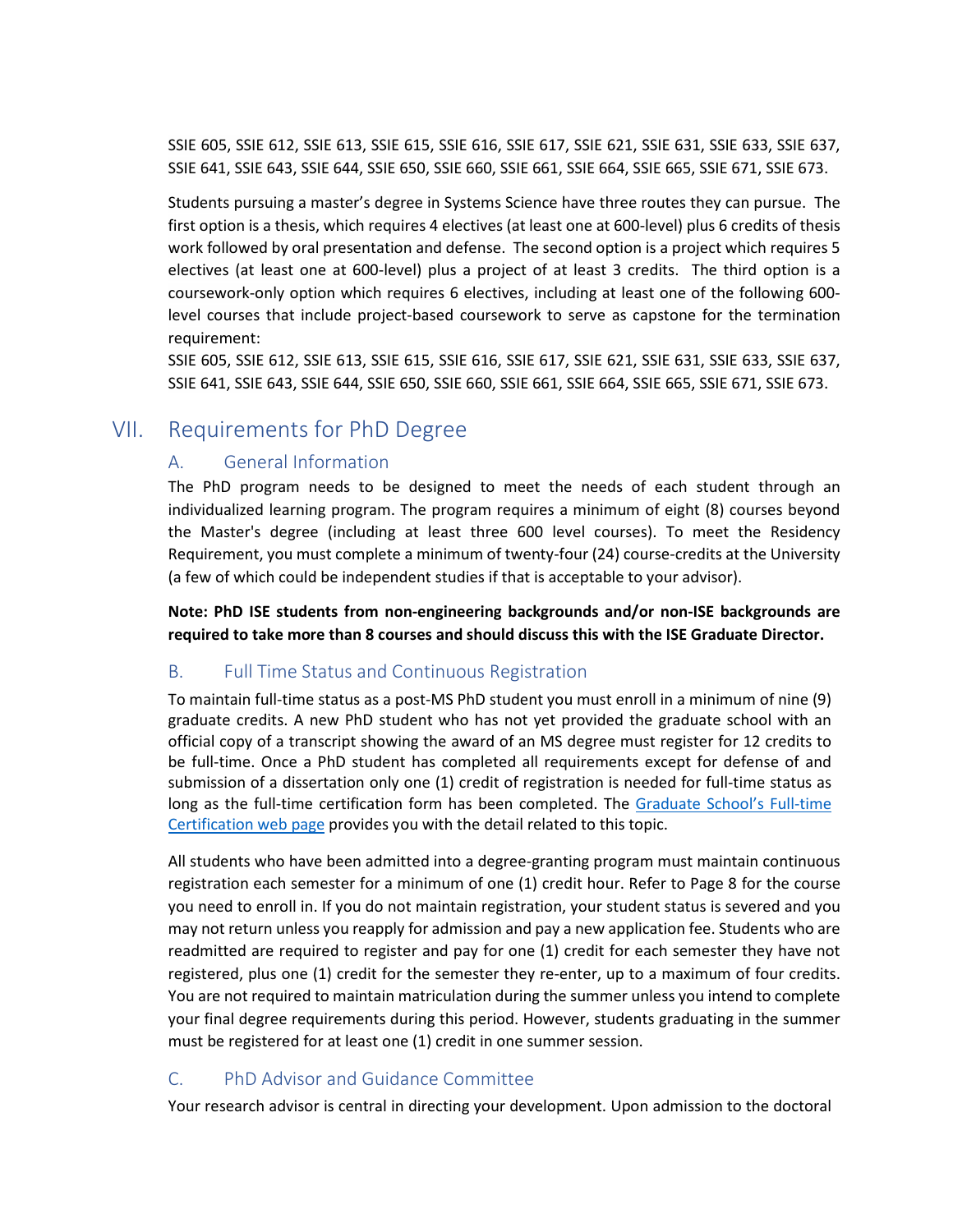program, you will have the Program's Graduate Director as your advisor until if/when an alternate advisor is identified and agrees to work with you as their advisee. Until then, as the initial academic advisor, the Program's Graduate Director is responsible for (a) explaining the Watson College regulations governing the doctoral program; (b) assisting you in establishing a course of study and finding an advisor; and (c) assisting you in forming a guidance committee. **These actions should be completed during the first year in residence.**

As soon as you find a faculty member to serve as your Principal Advisor, you and your advisor should identify faculty members to serve on your guidance committee. Initially, the guidance committee must have a minimum of three members with a minimum of two members (including the Principal Advisor) from the Department. Each of these members is expected to take an active role in supervising your development. Members in addition to those mentioned above can be added to enhance the committee, and a recommendation for an Outside Examiner will need to be made to the Graduate School so that the outside person can be appointed before dissertation defense (see more about the outside examiner in the section below on the Dissertation).

## <span id="page-14-0"></span>D. Steps to Complete a PhD

The major steps in the completion of the PhD program include the sequence described in detail below. Although the presented order is typical, it is not necessary; however, only small deviations from this sequence are possible.

- completion of coursework
- satisfaction of the \*learning contract,
- \*proficiency in teaching and residence requirements,
- satisfaction of the comprehensive qualifying requirement,
- presentation of a colloquium on proposed research,
- acceptance of a prospectus outlining dissertation research,
- submission of a dissertation, and
- defense of a dissertation at oral examination.

\*The student prepares a learning contract, in which a program of study is specified, including the major area of research, additional course requirements, teaching requirement, evaluation procedures, and the form of the comprehensive examination. Although the learning contract may be modified as the research interests of the student develop, to assure competence and depth in the major area and breadth in relevant disciplines, each modification must be approved by the Guidance Committee, and must be properly documented.

## <span id="page-14-1"></span>1. Completion of Coursework

You are required to complete a minimum of 24 credits of course work (including at least 3 courses at the 600 level) beyond a Master's degree. These 24 credits can include regular courses and independent study courses; pre-dissertation and dissertation credits don't count towards this requirement. The specific selection of courses to be taken must be outlined in the learning contract. **Note: PhD ISE students from non-engineering backgrounds and/or non-ISE backgrounds are required to take more than 8 courses and should discuss this with the ISE Graduate Director.**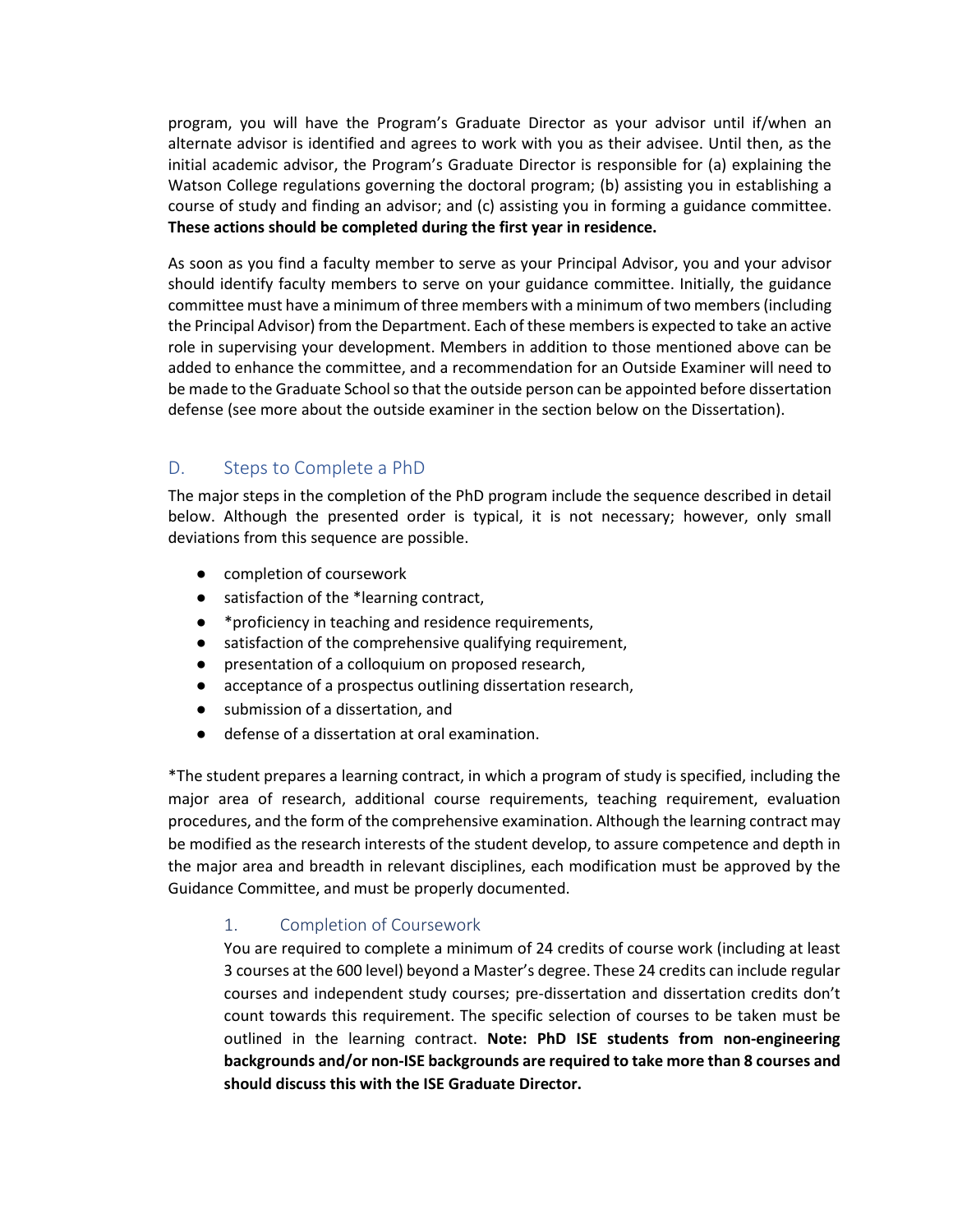#### <span id="page-15-0"></span>2. Learning Contract

You should start to work immediately with your advisor to develop a learning contract. The learning contact should be completed as early as possible in your PhD studies. The purpose of the learning contract is to define the knowledge and skills required in order to pass the qualifying examination. Toward that, the learning contract will identify core courses and concepts, which must be mastered in order to provide breadth of background, as well as specialized courses and concepts that are relevant to the proposed area of research. The learning contract may be modified later if additional knowledge is required, or if the field of research is changed. Once completed, a copy of the learning contract, with signatures indicating approval of the Guidance Committee, is then signed by the Graduate Program Director and a copy is kept in the student file. **The learning contract must be approved by the committee and the Graduate Project Director before scheduling the qualifying exam.** A copy is also shared with the graduate degree completion office.

#### <span id="page-15-1"></span>3. Comprehensive Qualifying Exam

You are encouraged to attempt this examination as early as possible in your program, preferably after you have completed your first three semesters. The comprehensive qualifying exam is used to assess the background of you as a beginning PhD student and identify any areas of weakness that should be addressed early in your PhD program and is scheduled based on the input and guidance of your Guidance Committee. On the comprehensive qualifying examination, you must demonstrate quantitative skills and subject knowledge within key areas of SSIE.

The results from the examination are reviewed by your advisor with the Guidance Committee, and you are given an honest assessment of your progress toward your PhD. The possible recommendations of the Guidance Committee are: (1) satisfactory progress has been demonstrated; (2) the examination should be re-taken in accordance with the Graduate School policy; (3) you should withdraw from the PhD program.

After successfully completing the comprehensive qualifying examination, and any additional requirements, you can be admitted to candidacy for the doctorate. The Graduate Office is notified of the satisfactory completion of the comprehensive qualifying examination of your admission to candidacy on the Recommendation for Admission to Candidacy for Doctoral Degree Form.

#### <span id="page-15-2"></span>4. Presentation of a Colloquium on Proposed Research

▪

Within six months after being admitted to candidacy (ABD), the student will prepare a written prospectus that identifies: (i) the research topic to be undertaken, (ii) the relevance of the results-to-date, and (iii) a proposed approach for completing the dissertation. The prospectus is presented and defended in an open colloquium. Upon acceptance of the prospectus by the Guidance Committee, a copy is stored in the student's file in the department.

**Note: Although not actually required, it is quite common and often useful to hold one or more Dissertation Research Progress Review Meeting during the time between the colloquium and the defense.**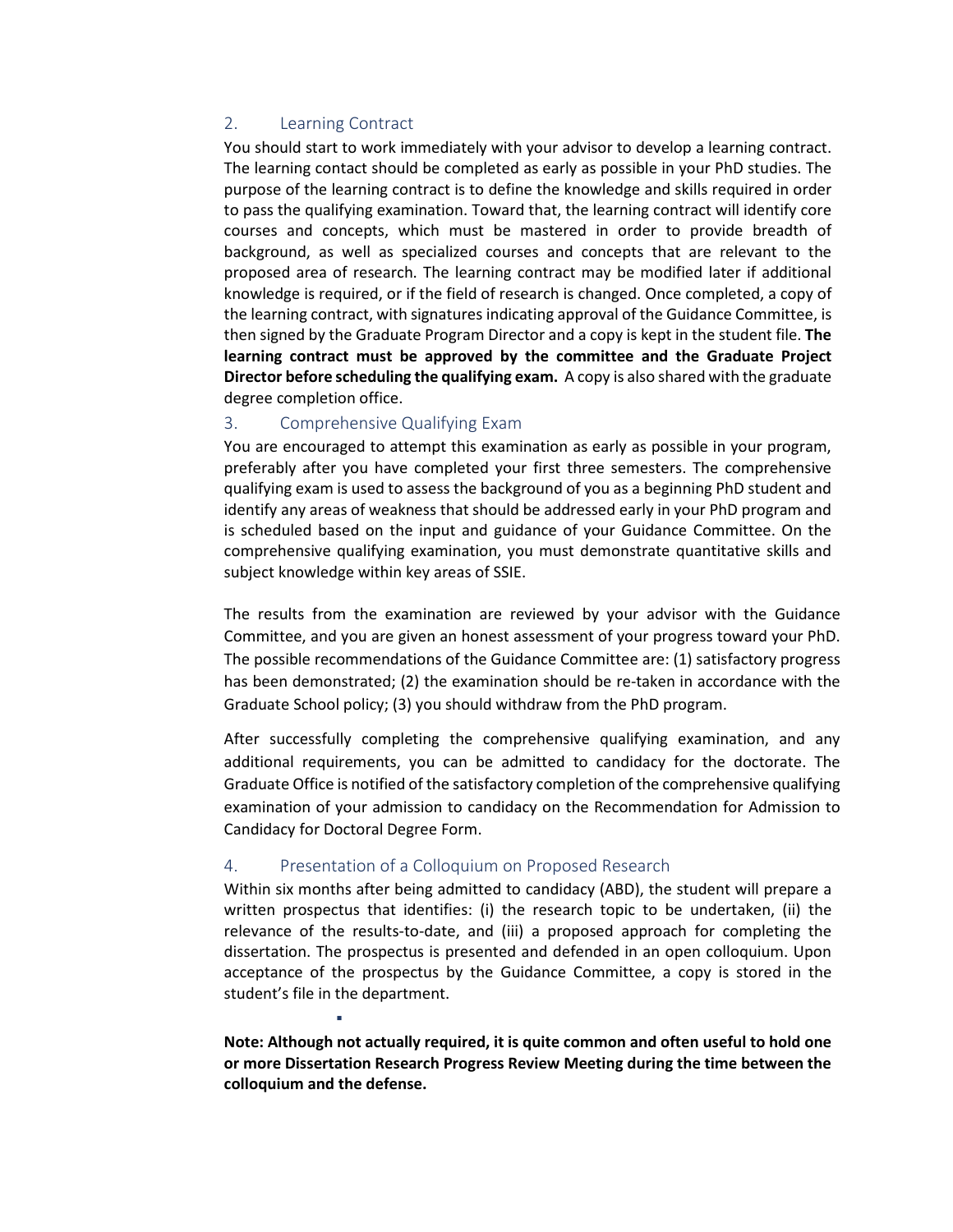## <span id="page-16-0"></span>5. Submission of Dissertation and Defense

With the guidance of the dissertation advisor, you complete the research and prepare a dissertation, which is an original written contribution demonstrating originality and competence in the chosen field of research. The Guidance Committee has direct charge of all matters pertaining to the dissertation. The dissertation must comply with the format and filing requirements set forth in the [Graduate School Manual.](https://www.binghamton.edu/grad-school/resources/policies-procedures/manual/#thesis-or-dissertation)

The student works with their dissertation advisor to identify an [Outside Examiner](https://www.binghamton.edu/grad-school/resources/policies-procedures/manual/policies-doctoral.html#205) [f](https://www.binghamton.edu/grad-school/resources/policies-procedures/manual/policies-doctoral.html#205)or their dissertation committee, at least one month before scheduling their dissertation defense. The dissertation advisor submits their recommendation of the outside examiner to the Graduate Director who in turn will submit the recommendation to the Graduate School for approval. After the Graduate School's approval, an [Outside](https://www.binghamton.edu/grad-school/resources/policies-procedures/manual/policies-doctoral.html#205)  [Examiner](https://www.binghamton.edu/grad-school/resources/policies-procedures/manual/policies-doctoral.html#205) [w](https://www.binghamton.edu/grad-school/resources/policies-procedures/manual/policies-doctoral.html#205)ill be added to the committee. Please see the Graduate School Manual for more information regarding this topic. The Outside Examiner reviews and participates in the dissertation defense with the Guidance Committee.

After distributing the dissertation for review, an oral defense of the PhD dissertation is scheduled. You are required to present an oral defense of your dissertation in an open colloquium. Upon satisfactory defense of the dissertation, the student initiates a recommendation for award of degree form via BU Brain. This form requires your committee's signatures and the SSIE Program's Graduate Director's signature after successful defense of your dissertation.

#### <span id="page-16-1"></span>6. Five-Year Admission to Candidacy

As stated in the Graduate Student Manual:

A student in a doctoral program must be admitted to candidacy within five years of admission to the Graduate School if entering directly into a doctoral program or within five years after award of a master's degree at Binghamton University. The following clarifications to this policy should be noted:

- If a student is granted a leave of absence, the period of the leave is not counted against the time limit to be admitted to candidacy.
- If a student earns a master's degree at Binghamton University and then does not continue immediately for the doctoral degree, the five-year limit begins when the student is readmitted to the University for doctoral studies.
- A student may petition for an extension of the time limit by submitting a request to the director of graduate studies in his or her program unit. The director of graduate studies, if he/she endorses the request, then forwards it to the Graduate School for final action by the Vice Provost and Dean of the Graduate School.

## <span id="page-16-2"></span>VIII. Teaching/Research Assistantships

Every academic year many of our first year graduate students (Master and PhD students) are financially supported by funding opportunities in the form of Teaching Assistantships (TAs) or Research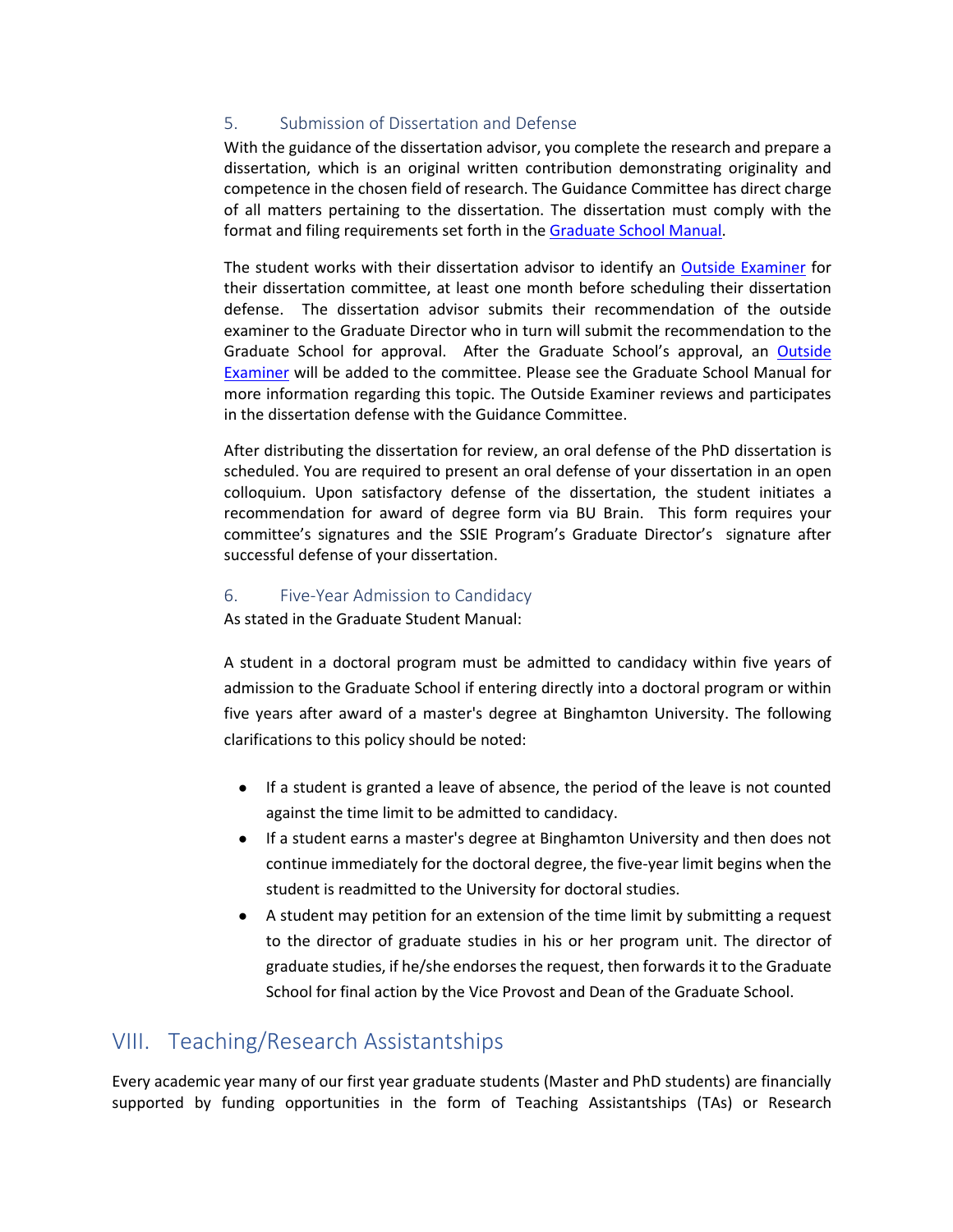Assistantships (RAs). Responsibilities of these positions include assisting professors with instructional responsibilities, conducting discussion sections, grading, aiding faculty in their research work, etc. These will help you lessen your financial burden and also with real time work experience with other professionals, faculty, and graduate and undergraduate students. The assistantships typically consist of a stipend along with a tuition waiver. These positions (TAs and RAs) are generally awarded after a review of applicants based on the following criteria:

- Outstanding undergraduate record,
- GRE score, and
- Fit of background to existing research

Note that a TA appointment is not indefinitely renewable; typically, the Program will support a Master's student with a TA for up to one academic year. In special cases, PhD students may receive a TA award for two academic years. Maintaining a TA appointment requires maintaining an excellent academic record after an award has been made.

A[n online orientation program](http://www.gradschool.binghamton.edu/ps/orientation/) for new Teaching Assistants is available each fall and includes a series of six (6) modules and two books. It is required for all new TAs.

As a result of faculty and WISE projects, there are generally a significant number of Research Assistantships available. Students can be appointed to these positions at the beginning of the semester or throughout the academic year. Assignments may be made outside of the University setting. Again, all of this is project-dependent. If you are interested in a Research Assistantship position, please make certain you provide an up-to-date resume to the Graduate Secretary who maintains a file of interested students. There is no application process required for these positions.

## <span id="page-17-1"></span><span id="page-17-0"></span>IX. Research

## A. General Information

Research is a critical and key component to the success of the University and to our Department. You will want to familiarize yourself with the campus-wide research efforts by viewing this website[: http://research.binghamton.edu/. Y](http://research.binghamton.edu/)ou also want to become very familiar with all of the research efforts within the SSIE Department.

## <span id="page-17-2"></span>B. Research Areas

SSIE faculty members have their focus on numerous research areas and most of the graduate students receive mentoring in these areas with world-class technical support. These research areas include, but are not limited to the areas shown here: [https://www.binghamton.edu/ssie/research/index.html.](https://www.binghamton.edu/ssie/research/index.html)

There are also a few labs associated with or established for the research work being conducted. More information related to the labs can be found at: [http://www2.binghamton.edu/ssie/research/labs/.](http://www2.binghamton.edu/ssie/research/labs/) In addition, there are a few labs available for students in the newly constructed Engineering Sciences building.

## <span id="page-17-3"></span>C. Lab Safety Training

The Watson College and SSIE Department recognize that training all personnel and carefully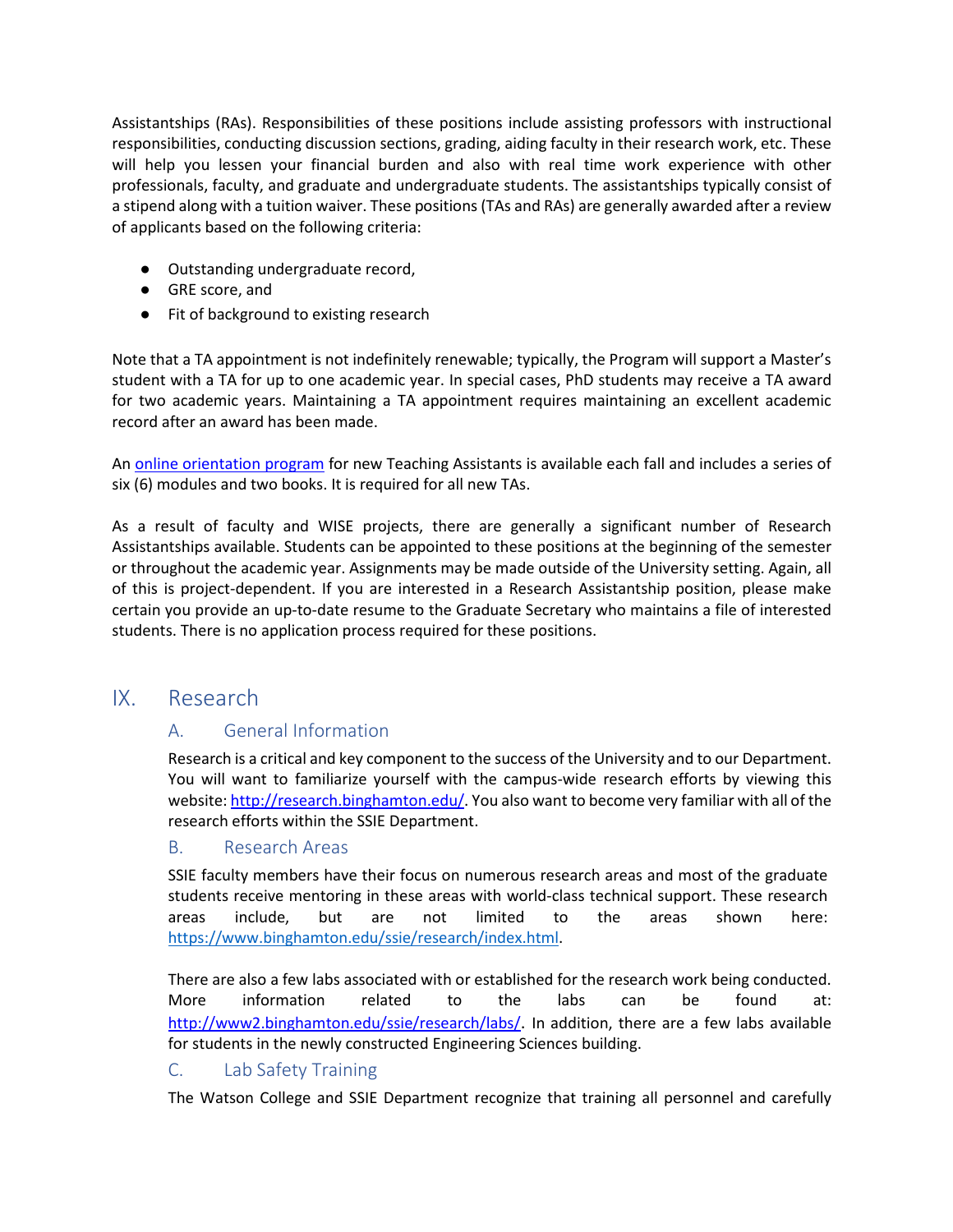applying sensible practices are important for a safe working environment. The Office of Environmental Health and Safety is available to provide required general training to departments. More information related to Lab Safety training is located at: [http://www2.binghamton.edu/ehs/lab-safety/index.html.](http://www2.binghamton.edu/ehs/lab-safety/index.html)

#### <span id="page-18-0"></span>D. Research Groups

<span id="page-18-1"></span>There are research groups within the Department that may be available to you as a graduate student. It is important for you to become familiar with and take advantage of the many opportunities afforded to you in the research areas.

## 1. Watson Institute for Systems Excellence (WISE)

WISE is an institute of advanced studies at Binghamton University. WISE is an internationally known organization assisting industry with an economical approach and at the same time working concurrently boosting the competitiveness of industry. Many Master and PhD level students, along with a few undergraduate students, are brought together with federal and industry sponsors to conduct innovative industry-based research. WISE also provides students with real-life experiences working closely and making helpful contacts with the industry, at the same time to collaborate strongly with distinguished faculty on cutting-edge research. More information about WISE is located at:<https://www.binghamton.edu/watson/research/wise.html>

## <span id="page-18-2"></span>2. External Research Facilities

Information regarding external research facilities that the Department collaborates with is located by going to the links provided below:

- a) SPIR: More information related to SPIR (Strategic Partnership for Industrial Resurgence) is at:
	- [https://www.binghamton.edu/watson/research](https://www.binghamton.edu/watson/research/spir/index.html%20/)

#### [/spir/index.html /](https://www.binghamton.edu/watson/research/spir/index.html%20/)

- b) IEEC: More information related to IEEC (Integrated Electronics Engineering Center) is at: <http://www.binghamton.edu/ieec/>
- c) CAMM: More information related to CAMM (The Center for Advanced Microelectronics Manufacturing) is at:
	- <http://www2.binghamton.edu/camm/>
- d) CASP: More information related to CASP (Center for Autonomous Solar Power) is at: <http://www2.binghamton.edu/casp/>

## <span id="page-18-4"></span><span id="page-18-3"></span>X. Advising

## A. General Information

Graduate advising within the Department is carried out at the following levels:

- For matters pertaining to appropriateness of course structure, interpretation of certain rules (at the Watson and Departmental level), and other structural issues, you may consult the Program's Graduate Director and/or the Watson College Graduate Coordinator.
- For matters pertaining to University rules and policies, you may consult the Watson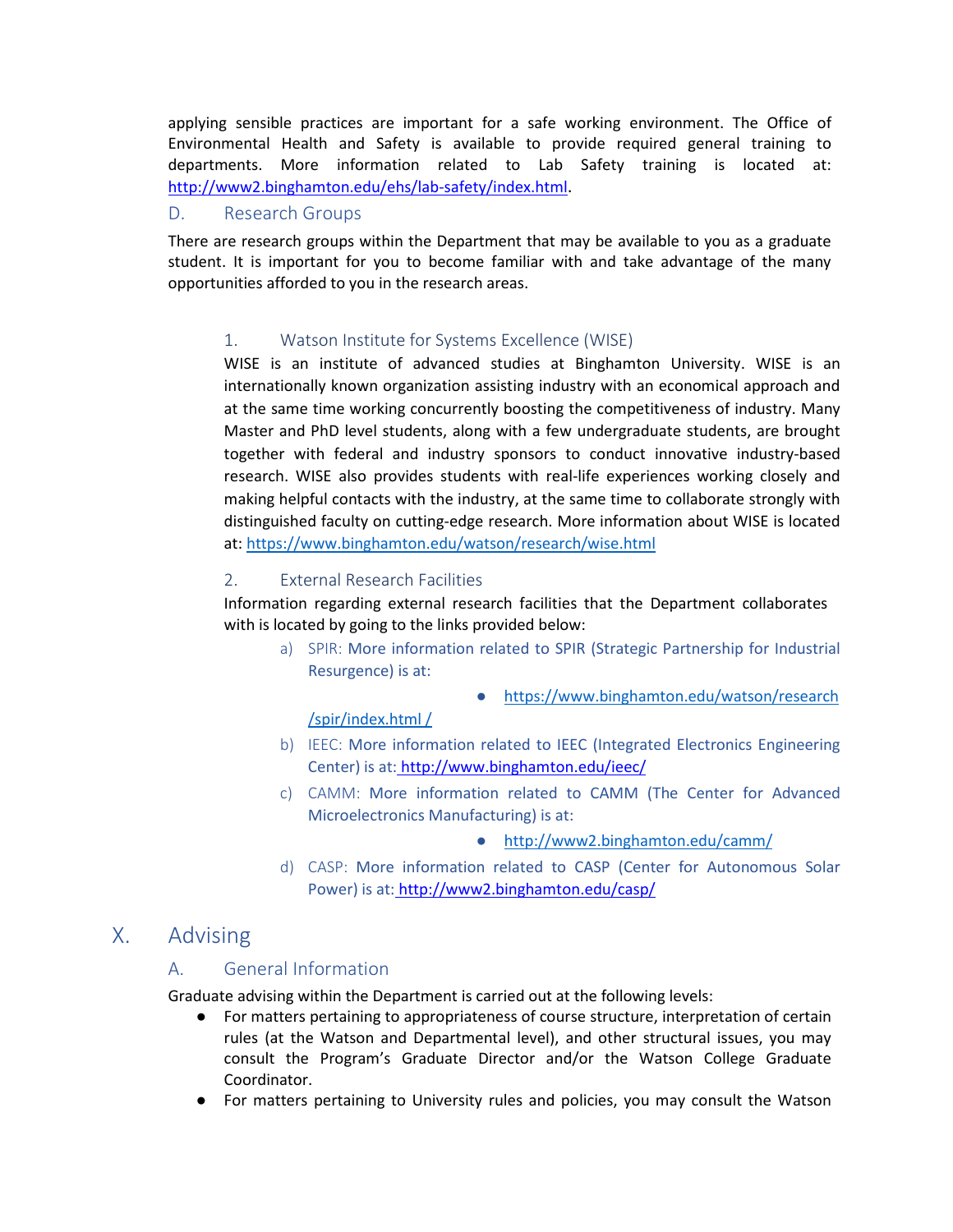Graduate Coordinator or the University Graduate Office directly.

- For matters pertaining to financial aid and scholarships, you may consult the Department Chair and/or the Program's Graduate Director.
- For all matters pertaining to graduate research (dissertation, thesis, or project), and associated processes such as selection of coursework and evaluation committees, you must consult your thesis/project advisor. Note that the thesis/project advisor is the person with whom you need to establish a close professional relationship, and interact with frequently.

## <span id="page-19-0"></span>B. Selecting Your Project/Thesis Advisor

The Department has many faculty members who are available and eager to serve as your graduate advisor. Selecting an advisor is very important to you. Before deciding on your thesis, project, or dissertation topic and advisor, it is highly recommended that once you believe you have decided upon your research interest to converse with other graduate students and faculty members working in the same research area, research group or any affiliated research organizations. You can also speak with the Program's Graduate Director and/or Department Chair, who can serve as valuable resources for advice about the path you are following to launch your career. It is highly recommended that you select your faculty advisor and seek approval by the end of your first semester, but no later than the beginning of your second semester.

#### Master Students – Coursework-Only, Project, or Thesis

When considering your Master's Degree, give serious consideration to what your future plans are for obtaining your degree and the amount of time you want to spend obtaining it. This should help you decide on pursuing either a thesis or a non-thesis degree.

If your goal is to work in industry and not continue for a PhD, then your best option may be to obtain a non-thesis degree (project option or coursework-only option). This degree allows you to replace the thesis requirement with one additional elective and the completion of a project or two additional electives, as approved by your faculty advisor or graduate program director.

## <span id="page-19-1"></span>C. Department Hours and Professor Availability

During the semester, the Department is open from 8 am until 5 pm. Faculty office hours are located at their respective office doors or at the Department's main entrance in the "R" pod in Engineering Building.

## <span id="page-19-2"></span>XI. Financial Aid

For detailed financial aid information visit the Graduate School's web site at: [https://www.binghamton.edu/grad-school/cost-aid-funding/.](https://www.binghamton.edu/grad-school/cost-aid-funding/) A variety of sources are outlined to help with your financial needs.

## <span id="page-19-3"></span>XII. Watson College Graduate Organizations

Student activities help you make the most of your University experience. We encourage you to get involved in at least one organization during your stay here. We strongly encourage you to gain the experiences, knowledge and leadership opportunities provided by organizations. For more information on student organizations associated with the Department and other departments within the Watson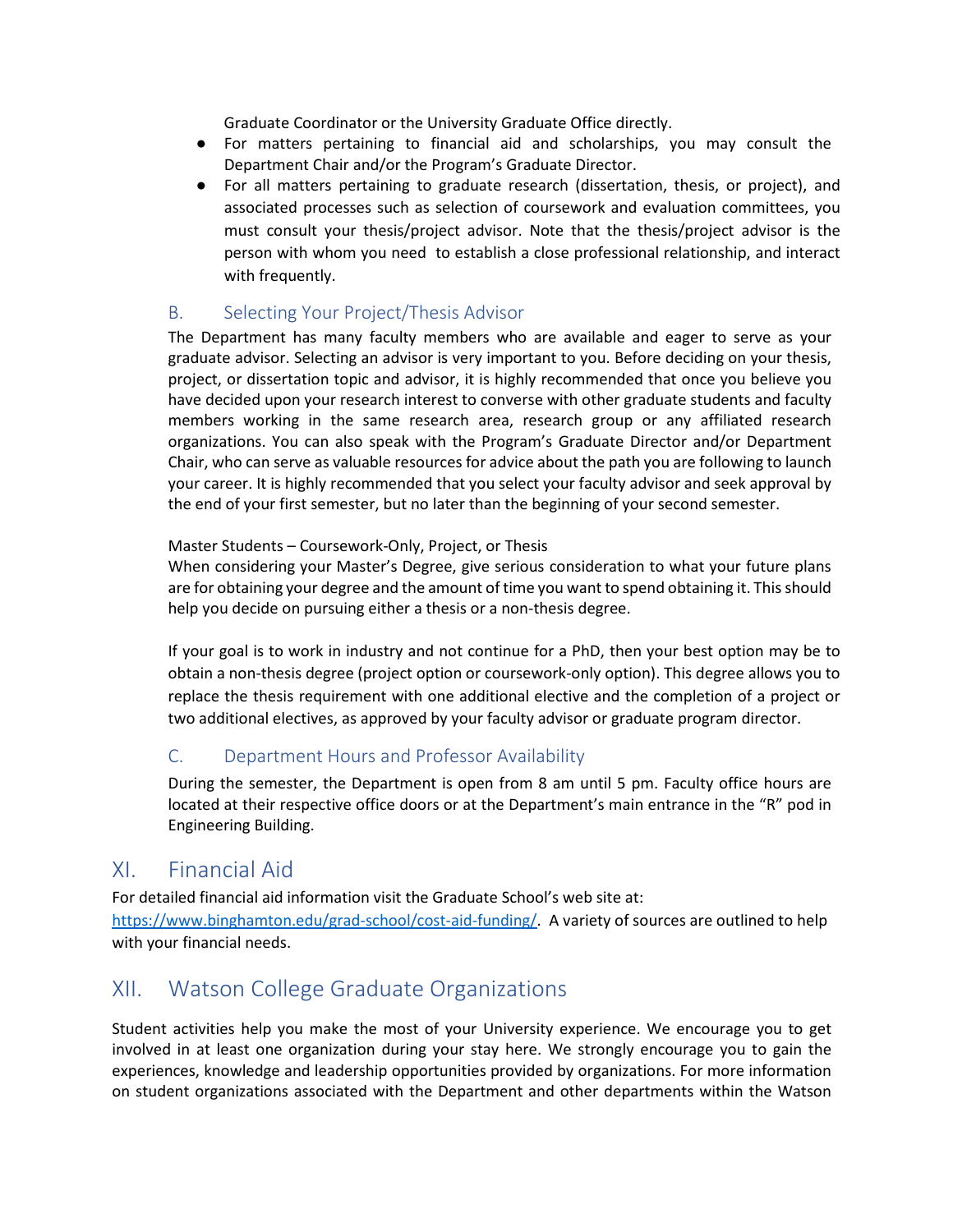College, please follow the link provided below: <https://www.binghamton.edu/watson/about/student-groups.html>

Being part of organizations associated with other departments will also help those of you involved in multi-disciplinary research, so you can interact with people from your areas of research and also participate in related activities.

## <span id="page-20-1"></span><span id="page-20-0"></span>XIII. Resources

## A. General Information

<span id="page-20-2"></span>Much of your interaction for course enrollment, course confirmation, and general communication is based on technology. Please familiarize yourself with the following:

## 1. Forms

There are different procedures for you to follow from the beginning of your program until the day of graduation. Please make certain you read emails sent to you and follow the instructions to avoid any confusion or delays. Forms required for both the Masters' and Doctoral programs, are on the SSIE Department website at: <https://www.binghamton.edu/ssie/graduate/forms.html> the [Watson Advising](https://www.binghamton.edu/watson/student-services/advising/grad-forms.html) [website](http://www2.binghamton.edu/watson/advising/graduate/index.html) and th[e Graduate School's website.](https://www.binghamton.edu/grad-school/resources/forms.html)

#### <span id="page-20-3"></span>2. University Bulletin

The [University Bulletin](http://bulletin.binghamton.edu/) provides a wealth of information about the University, the Department and its programs, as well as a list and description of the many courses offered by the University. You will want to familiarize yourself with using the Bulletin, which is updated each academic year.

## <span id="page-20-4"></span>3. Department Facebook

Important updates and notifications related to jobs, interns, accomplishments, etc., are posted by the Department on the [SSIE Department Facebook](https://www.facebook.com/pages/Systems-Science-Industrial-Engineering-Department-Binghamton-University/255283257842919) Page. It is a good idea for you to "like" this page to stay current with the events and notifications.

## <span id="page-20-5"></span>4. LinkedIn

The Department has also created *Linkedin* page. For professional networking purposes, you may want to consider creating a Linkedin page and linking yourself to the Department's Group.

## <span id="page-20-6"></span>5. Pods ID

The Pods ID is a major identifier used for many campus technological and network resources. It is:

- Binghamton University's official email ID: e.g., [jsuny@binghamton.edu](mailto:jsuny@binghamton.edu)  **Note:** Your email ID is the same as your Pods ID, but your email password is maintained by Google. See question [What electronic mail environment is used?](https://www.binghamton.edu/its/helpdesk/bmail.html) for more information.
- Login ID for public and multimedia classroom computers.
- Login ID for BU wireless network. (SSID: busecure)
- Login ID for Brightspace: <https://brightspace.binghamton.edu/d2l/home>
- Login ID for BUbrain: [http://bubrain.binghamton.edu](http://bubrain.binghamton.edu/)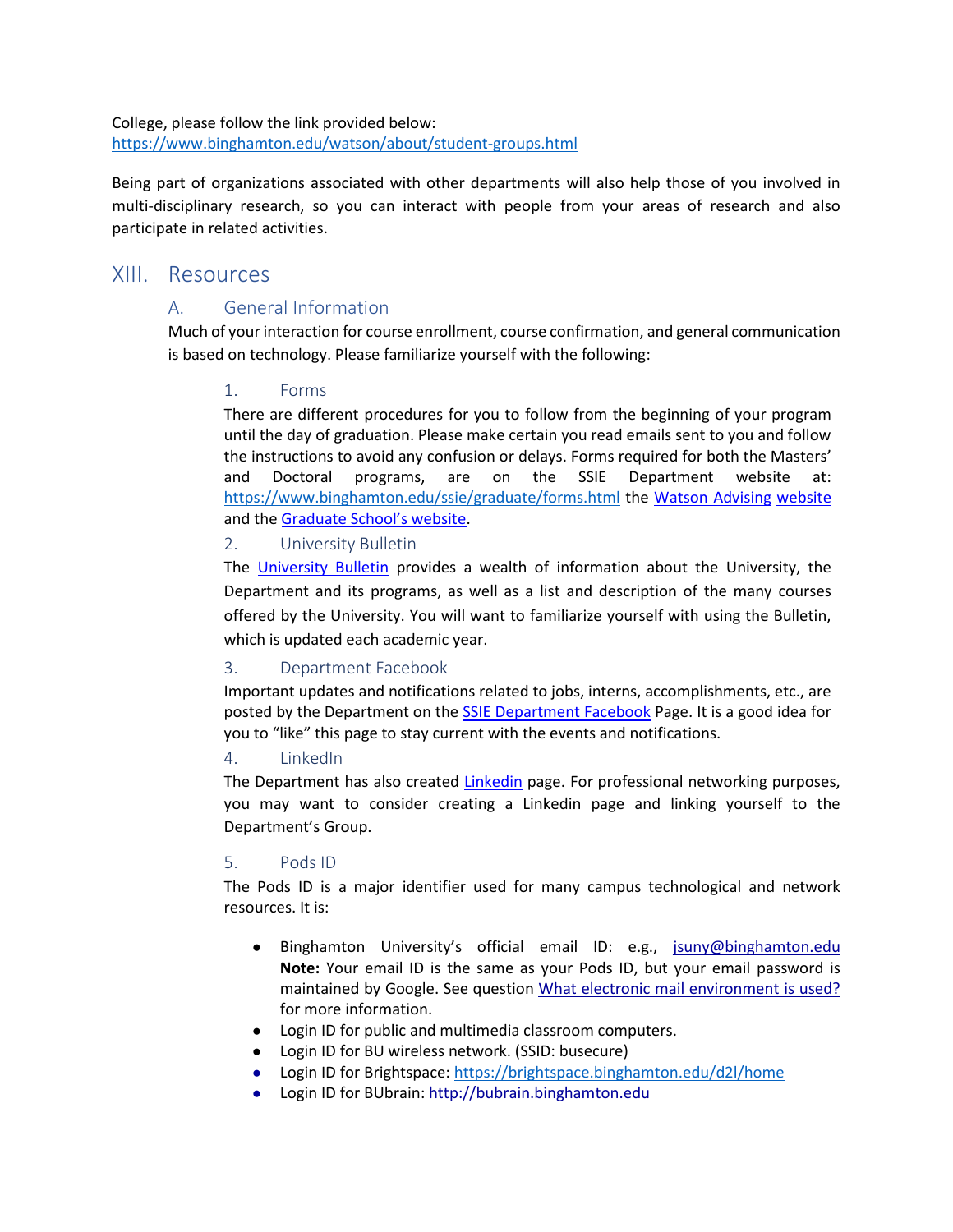- Login ID for SSL VPN: You can use a web browser (IE, Firefox, Safari, Opera) to connect to the campus network from home or on the road. The URL is [https://ssl.binghamton.edu.](https://ssl.binghamton.edu/) The Pods ID and password are used to authenticate to this resource.
- Login ID for Virtual Desktop at [bingview.binghamton.edu.](http://bingview.binghamton.edu/) For more information on Virtual Desktop, please visit: [https://www.binghamton.edu/its/helpdesk/bingview.html.](https://www.binghamton.edu/its/helpdesk/bingview.html)
- Login ID for off-campus access to Library resources: <https://www.binghamton.edu/libraries/>

#### <span id="page-21-0"></span>6. B-Number

This is the primary identification number for students, faculty and staff. It is used in lieu of your social security number. Except for employment purposes, you should not be asked or you should not provide your social security number. If you forget your B-Number, you can look it up online. Using your PODS ID, log int[o BU BRAIN](http://www.binghamton.edu/self-service/) and click on "View Your B-Number."

#### <span id="page-21-1"></span>7. BU Brain

The [BU Brain Self Service](http://www.binghamton.edu/self-service/) is used to register for classes, view grades, view unofficial academic transcripts, request official transcripts, print class schedules, view your student account, view holds, view and update personal information, view and accept financial aid awards, plus more. Simply use your PODS user ID and password and login to [BU Brain.](http://www.binghamton.edu/self-service/)

#### <span id="page-21-2"></span>8. BU E-mail

You are provided with an official e-mail account that is powered by Google. This address will be yours as both a student and an alumnus. Please read the University's Computer and Network Usage Policy as well as the other informatio[n on this page.](https://www.binghamton.edu/its/helpdesk/bmail.html)

## <span id="page-21-3"></span>9. Brightspace

This tool is used by faculty for the different courses you will be taking. You are able to view your semester progress, assignments, projects, exam grades, and can also communicate with class students/project groups' regarding courses, to submit your assignments, etc. To login to your **Brightspace** simply enter your Pods ID.

## <span id="page-21-4"></span>10. Labs and Printing

There are multiple labs available for use by students of the SSIE Department. All students have access to the EB Q23 lab on the third floor of the Engineering Building. Access to other lab areas may vary depending on focus and/or association with different research teams. Access for SSIE labs can be obtained by contacting a department administrator; your advisor should put in the request for access to any areas that are generally restricted (e.g., EB S12 for human factors) to demonstrate that it is an approved request.

## <span id="page-21-5"></span>11. Virtual Desktop (VMWare)

To access software required from remote places or even off campus from your desktop, [VMWare](https://bingview.binghamton.edu/) is available. Please note that for now, this only works with the Internet Explorer browser, and is also available for Mac Operating Systems.

#### <span id="page-21-6"></span>12. MSDN

All students enrolled in a Watson College course for credit qualify for to the Watson College MSDN Academic Alliance program. There they can download fully licensed and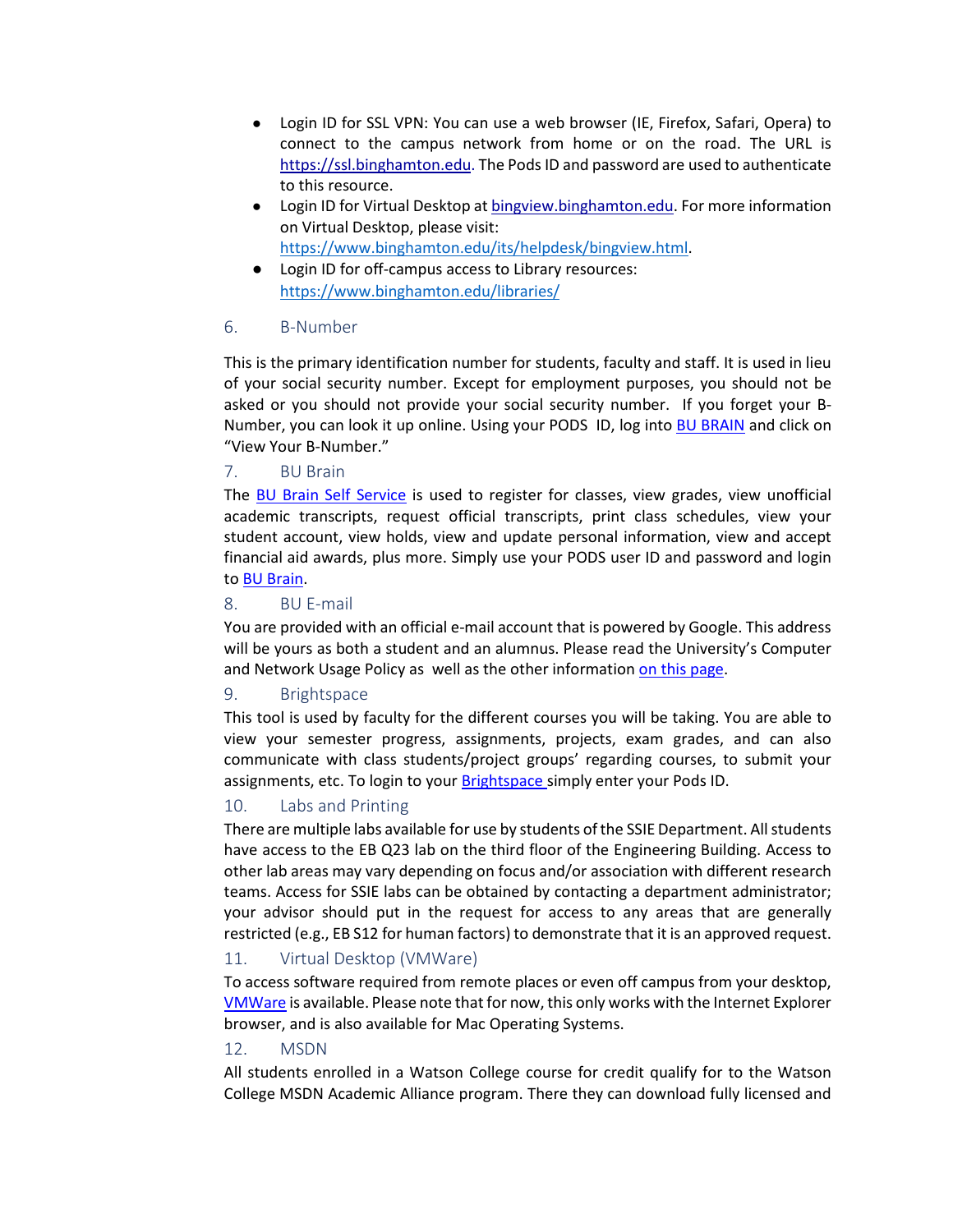function version of Microsoft's Operating Systems and applications including Microsoft Project. The web address for this site is: <https://www.binghamton.edu/watson/facilities/computing/hub.html>

The username is the student's campus email address. To retrieve the password, select the "I've forgotten my password!" option and enter your campus email address as your username. The site will email the password to the address provided.

After retrieving your password, the first step to accessing your account is to register it. Using the link above, select the "Your Account" tab then select the "Register" button and follow the screen prompts. Accounts only have to be registered once.

Please note that downloading software via MSDN is a privilege which is only active while you are a current and enrolled student within the Watson College.

#### <span id="page-22-0"></span>13. SSL VPN

The **SSL VPN** is a secure and safe way for off-campus users to connect to on-campus network resources such as email, network data drives and other network resources. To connect to the SSL VPN, point your web browser to [ssl.binghamton.edu](https://ssl.binghamton.edu/) and login using your PODS ID and password.

## <span id="page-22-1"></span>XIV. In Summary

By using this Handbook as well as the existing [Graduate School Manual](http://www2.binghamton.edu/grad-school/manual/index.html) and the Binghamton University [website](http://www.binghamton.edu/self-service/) [y](http://www.binghamton.edu/self-service/)ou now have a wealth of information available to you. Please remember that all of us are here to help you be successful in your endeavors. Please stop by our office or send us an email with any open issues you have during your studies here as well as an alumnus.

Thank you!